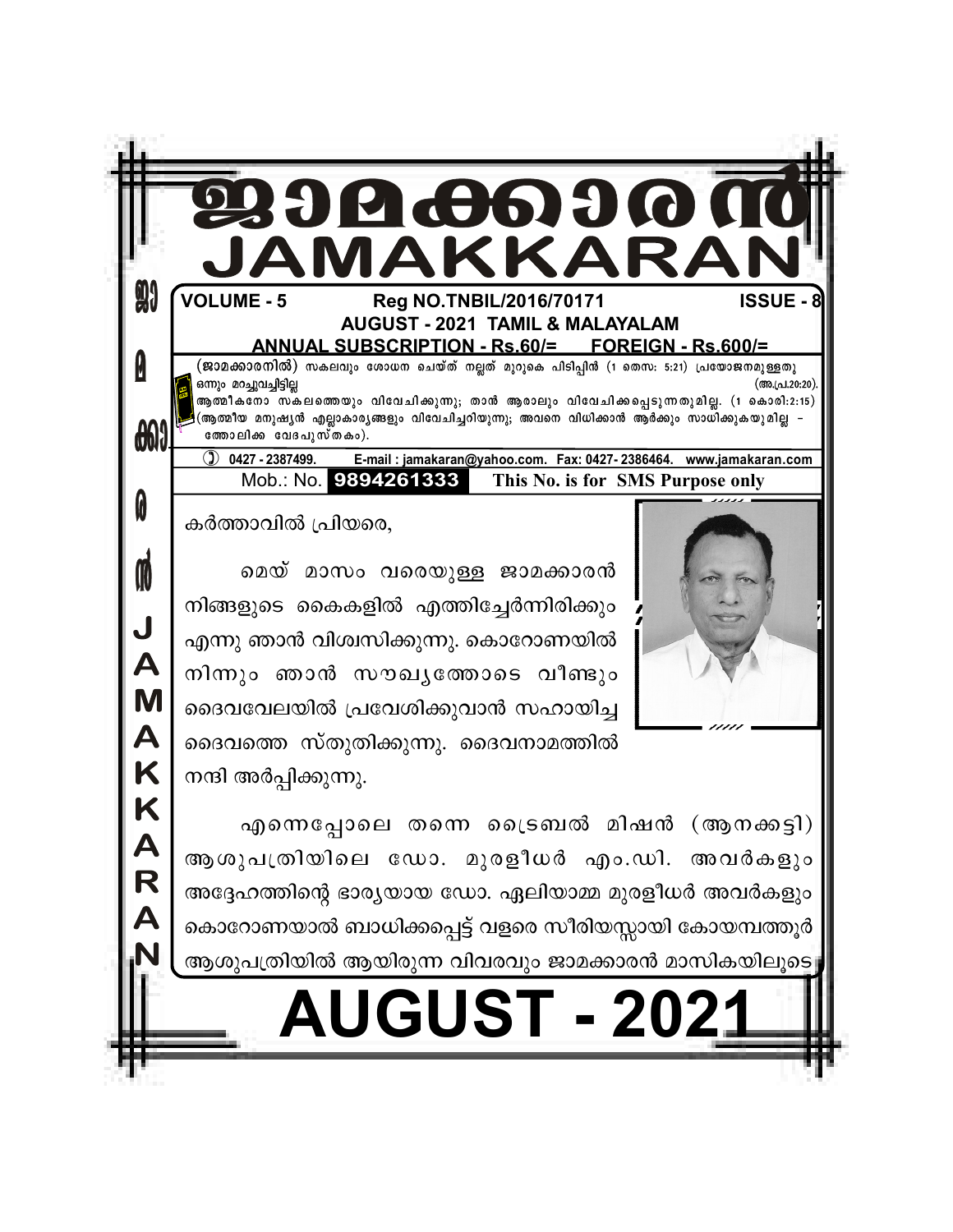നിങ്ങൾ ഏവരും അറിഞ്ഞിരിക്കും. ഇതിൽ ഡോ. ഏലിയാമ്മ മുരളീധർ അവർകൾ വളരെ വേഗം തന്നെ സൗഖ്യമായി ഭവനത്തിൽ എത്തിച്ചേർന്നു. എന്നാൽ ഡോ. മുരളീധർ അവർകൾ വളരെ സീരിയസായി ഐ.സി.യു.വിൽ പ്രവേശിപ്പിക്കപ്പെട്ടു. ദൈവകൃപയാൽ ഒരുവിധം സൗഖ്യപ്പെട്ട് ഇപ്പോഴും ആനക്കട്ടി ആശുപത്രിയിൽ തന്നെ ഓക്സിജന്റെ സഹായത്താൽ ജീവനോടെയിരിക്കുന്നു. ഇതുവരേയും ഓക്സിജൻ ലെവൽ നോർമൽ ആയിട്ടില്ല. കുളിക്കുകയോ നടക്കുകയോ ചെയ്താൽ ഉടൻ തന്നെ വീണ്ടും ഓക്സിജൻ ലെവൽ കുറയുന്നു. ഇപ്പോൾ ആഗസ്റ്റ് മാസം 9–ാം തീയതി ഈ എഡിറ്റോറിയൽ എഴുതുമ്പോഴും സ്ഥതിയിൽ വളരെ മാറ്റമൊന്നും സംഭവിച്ചിട്ടില്ല. രാത്രിയിൽ ഉറങ്ങുമ്പോഴും ഓക്സിജന്റെ സഹായത്തോടെ ആയിരിക്കണമെന്നാണ് ഡോക്ടർമാരുടെ നിർദ്ദേശം. അദ്ദേഹത്തിന്റെ പൂർണ്ണമായ സൗഖ്യത്തിനും വിടുതലിനുമായി തുടർന്നും വിശ്വാസികളുടെ ആത്മാർത്ഥമായ പ്രാർത്ഥന ആവശ്യപ്പെടുന്നു.

- □ ഇപ്പോൾ ഒരിടത്തും കൺവെൻഷനുകൾ നടത്തുവാനുള്ള സാഹചര്യം ഇല്ലാത്തതിനാൽ ഞാൻ പൂർണ്ണമായും ഭവനത്തിൽ എഴുത്തുകളിലും പ്രാർത്ഥനയിലും ആയിരിക്കുന്നു. സഭകളിൽ ആരാധന നടത്തുവാൻ സർക്കാർ അനുവദിച്ചാലും 40 പേരിൽ കൂടുതൽ ആകുവാൻ പാടില്ലായെന്നാണ് സർക്കാർ നിർദ്ദേശം.
- □ കേരള സംസ്ഥാനത്തെ ഓർത്ത് മനസ്സിൽ വളരെ ഭാരം തോന്നുന്നു. ഇൻഡൃയിൽ തന്നെ ഏറ്റവും ഉയർന്ന വിദൃാസമ്പന്നരായിട്ടും, ജാഗ്രതയുടെ കാര്യത്തിൽ മുൻപന്തിയിൽ ആയിരുന്നിട്ടും കോവിഡ് ബാധിതരുടെ എണ്ണം ഓരോ ദിവസവും കൂടി വരികയാണ്. കോവിഡിന്റെ വകഭേദങ്ങൾ കൂടുതലായി കാണപ്പെട്ടു വരുന്ന ഒരു സംസ്ഥാനമായി കേരളം മാറിയിരിക്കുകയാണ്. അതോടൊപ്പം പക്ഷിപ്പനിയും ഡെങ്കിപ്പനിയും ബാധിതരുടെ എണ്ണവും വർദ്ധിച്ചു കൊണ്ടിരിക്കുന്നു.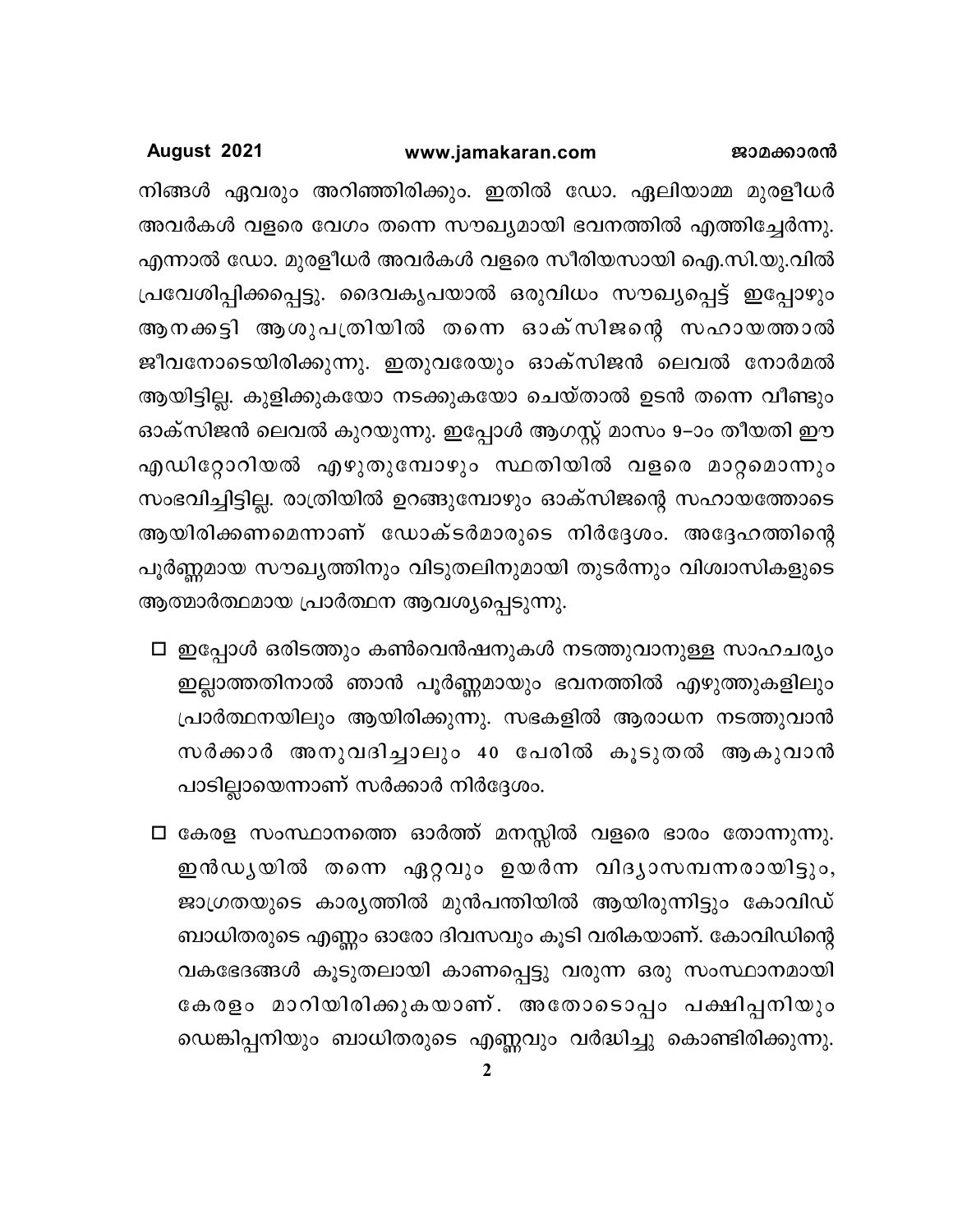### www.jamakaran.com

### August 2021

ദൈവം അറിയാതെ ഇതൊന്നും സംഭവിക്കുകയില്ല. മഹാമാരിയും മാരകരോഗങ്ങളും ഇതുപോലെയുള്ള ജനങ്ങളോടുള്ള ദൈവകോപത്തിന്റെ അടയാളങ്ങൾ ആകുന്നു. ഇതൊന്നും ജാതികൾക്ക് മനസ്സിലാക്കുവാൻ കഴിയുകയില്ല. വേദപുസ്തകം വായിച്ചു ഗ്രഹിച്ച ക്രിസ്ത്യാനികൾക്കു തന്നെ ഇതെല്ലാം മനസ്സിലാക്കുവാൻ സാധിക്കും. കൊറോണരോഗവ്യാപനം അതിരൂക്ഷമായി വർദ്ധിച്ചതോടെ വിവിധ ക്രിസ് തീയ രദെവത്തോട് പ്രാർത്ഥിക്കുവാൻ വിഭാഗക്കാർ തുടങ്ങിയിരിക്കുന്നു. വിവിധ മാധ്യമങ്ങളിൽക്കൂടിയും സഭകളിൽ 40 ദിവസം, 100 ദിവസം, 360 ദിവസം തുടങ്ങി ഉപവാസ പ്രാർത്ഥനകൾ നടത്തിയും ദൈവത്തോടു പ്രാർത്ഥിക്കുന്നതായി നാം കാണുന്നു. ഇതിനായി വളരെയധികം പ്രചാരണപരിപാടികൾ നടത്തി, ധനാഭൃർത്ഥനകളിൽക്കൂടി പണപിരിവും  $\omega$ ooogo നടത്തിക്കൊണ്ടിരിക്കുന്നു. പട്ടിണി കിടന്ന് ഉപവസിക്കുവാൻ പണം പിരിക്കേണ്ട ആവശ്യം എന്താണ്. റ്റി.വി. യിൽ അനേകം കത്തുകൾ നിരത്തി വച്ചുകൊണ്ട് അവർക്കായി പ്രാർത്ഥിക്കുന്നതിന്റെ ദൃശൃങ്ങൾ പ്രദർശിപ്പിക്കുന്നു. പ്രാർത്ഥനയിൽ കരച്ചിലിന്റെ ശബ്ദത്തേയും നമുക്ക് കാണിച്ചു തരുന്നു. എന്ത് ആവേശകരമായ പ്രാർത്ഥന. ജനങ്ങൾ കാണുവാൻ തക്കവണ്ണം വ്യാജകണ്ണുനീർ ഒഴുക്കുന്നു. അതുകണ്ട് വിശ്വാസികളുടെ മനമുരുകുന്നതാണ് ഏറ്റവും വലിയ മണ്ടത്തരം. ഈ കാപട്യം ഇന്ന് വളരെ പ്രചാരത്തിലായിരിക്കുന്നു. ഇതോടൊപ്പം അന്യഭാഷയിൽ സംസാരിക്കുന്നത് വിശ്വാസികൾക്ക് ബോധ്യപ്പെടുവാൻ റ്റി.വി. യിൽക്കൂടി പ്രദർശിപ്പിക്കുന്നു. എന്നാൽ ഇത് കാണുന്ന ജാതികൾക്ക ഇവർ ഒരു പരിഹാസ പാത്രമായി മാറുകയാണ്. കേരളത്തിലെ പ്രധാനപ്പെട്ട 4 റ്റി.വി. ചാനലുകളിലും 24 മണിക്കൂറും ഈ കപടഭാഷ സംസാരിച്ച് വിശ്വാസികളെ വഞ്ചിക്കുന്ന പ്രവണതക്കൂടി വരികയാണ്. ഞങ്ങളിൽ പരിശുദ്ധാത്മാവിന്റെ ശക്തി കൂടുതൽ ഉണ്ട് എന്നു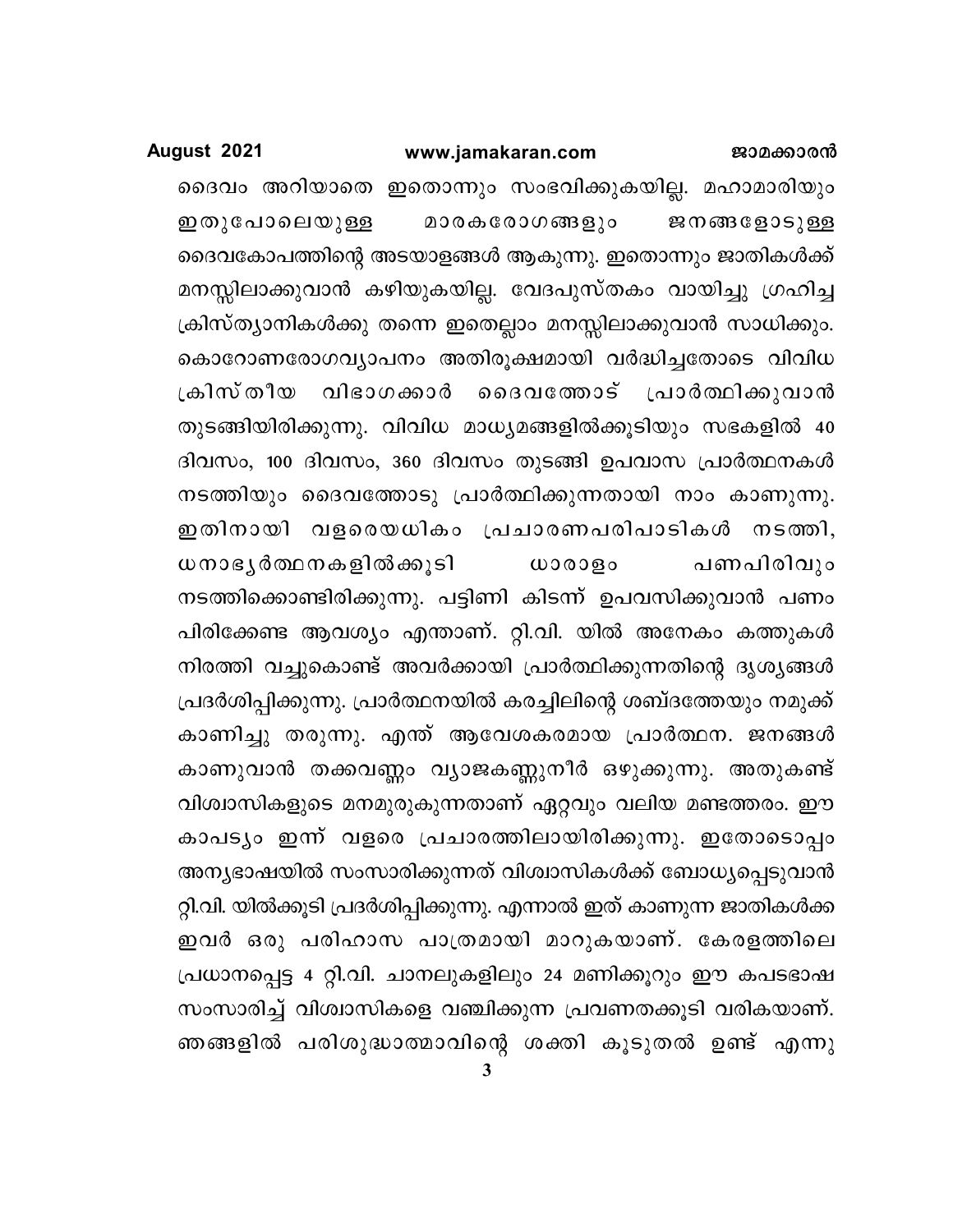### August 2021 www.jamakaran.com ജാമക്കാരൻ കാണിക്കുവാനാണ് ഇങ്ങനെ ഒരു പ്രകടനം ഇവർ നടത്തുന്നത്. ഇവരുടെ ഈ വിധത്തിലുള്ള കപടപ്രാർത്ഥനകൾ ദൈവം ഒരിക്കലും അംഗീകരിക്കുകയില്ല.

- □ യഥാർത്ഥമായി മാനസാന്തരപ്പെട്ട വിശ്വാസികൾ അവർ ആയിരിക്കുന്ന സ്ഥലങ്ങളിൽ ഒരുമിച്ച് കൂടിയിരുന്നു അവരവരുടെ ഭാഷകളിൽ ദൈവത്തോട് കൊറോണയെന്ന മഹാമാരിയിൽ നിന്നുള്ള വിടുതലിനായി പ്രാർത്ഥിക്കുക. നിങ്ങളുടെ സ്വകാര്യ പ്രാർത്ഥനകളിലും ഇതു തുടരണം.
- □ നിങ്ങൾ അയച്ചു തന്ന പ്രാർത്ഥനാവിഷയങ്ങളടങ്ങിയ എല്ലാ കത്തുകളും എന്റെ മേശപ്പുറത്തുണ്ട്. എല്ലാ കത്തുകൾക്കും എല്ലാ വിഷയങ്ങൾക്കും വേണ്ടി ഞാൻ ദിവസവും പ്രാർത്ഥിക്കുന്നു. എന്നാൽ ഈ കത്തുകൾക്ക് യഥാസമയം എല്ലാവർക്കും മറുപടി അയയ്ക്കുവാൻ എനിക്ക് സാധിക്കുന്നില്ല. ഇ–മെയിൽ മുഖേനയും കത്തുകൾ വഴിയായും പ്രാർത്ഥനാവിഷയങ്ങൾ അയയ്ക്കുന്നവർ ദയവായി നിങ്ങളുടെ <mark>ഫോൺ</mark> നമ്പർ കൂടി അയച്ചു തന്നാൽ ഫോൺ മുഖേന പ്രാർത്ഥിക്കുവാൻ എനിക്ക് സഹായമായിരിക്കും.

അങ്ങനെ ഫോൺ മുഖേനയുള്ള പ്രാർത്ഥനയാൽ അനേകർക്ക് രോഗവിമുക്തിയും ആശ്വാസവും ലഭിച്ചതായുള്ള അനേകം കത്തുകളും എനിക്കു ലഭിച്ചു കൊണ്ടിരിക്കുന്നു. ദൈവത്തിന് സ്തോത്രം.

□ അവസാനമായി എനിക്ക് നിങ്ങളോട് പറയുവാനുള്ള ഒരു കാര്യം, പ്രാർത്ഥനയ്ക്കായി ആരും എനിക്ക് സാമ്പത്തികസഹായം അയക്കരുത്. പ്രാർത്ഥന വിൽപ്പനക്കായി വച്ചിരിക്കുന്ന സാധനമല്ല, പണം കൊടുത്ത് വാങ്ങുവാനും കഴിയുന്നതല്ല. ദൈവം ആ ർക്കും നിങ്ങളെ അനുഗ്രഹിക്കട്ടെ.

- Dr. Pushparaj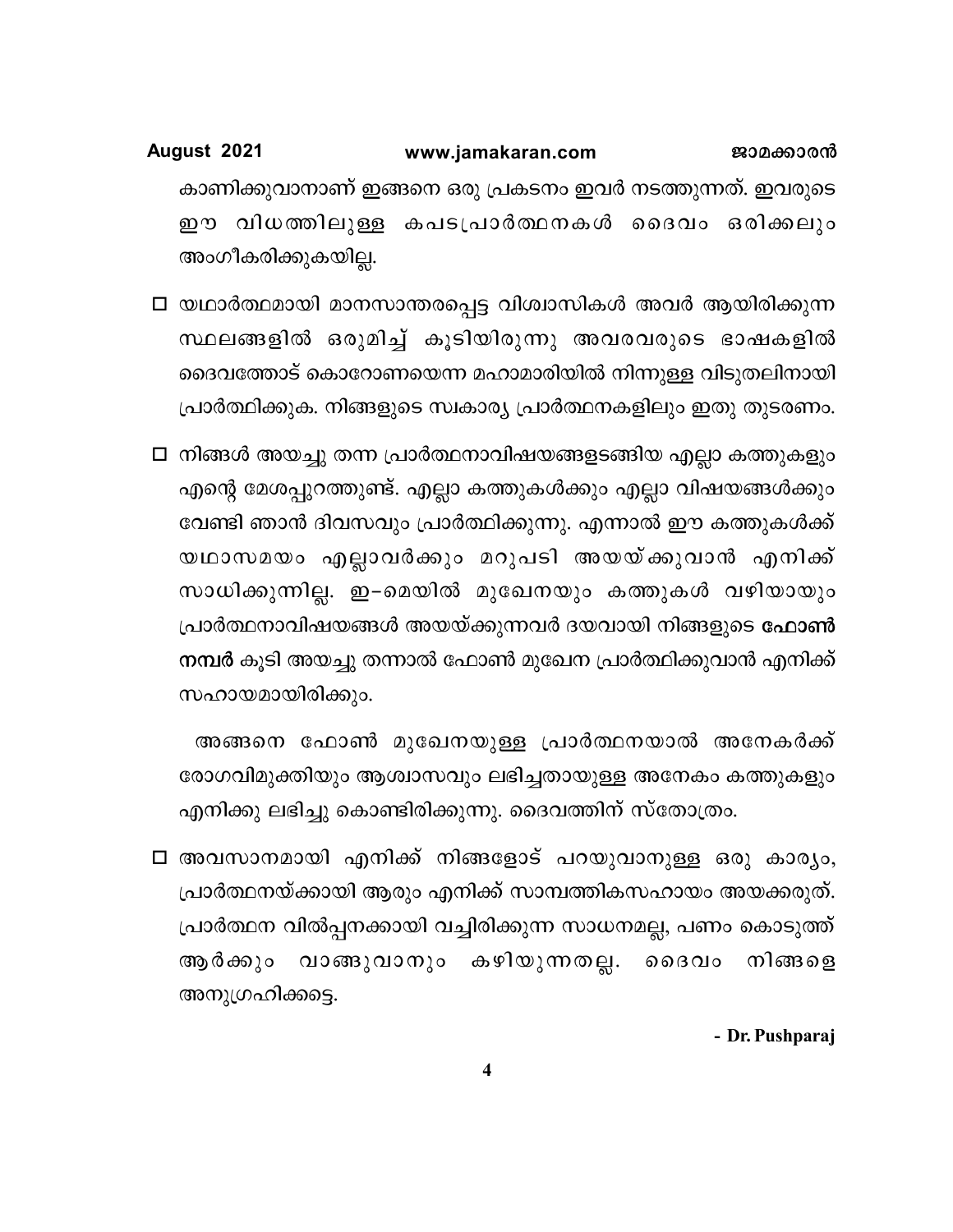### www.jamakaran.com

| ൧൫൏൮<br>$\boldsymbol{U}$ |  |
|--------------------------|--|
|                          |  |

കൊറോണ എന്ന മഹാമാരിയാൽ ബാധിക്കപ്പെട്ട് മരണപ്പെട്ടവരുടെ എണ്ണം വളരെയധികം വർദ്ധിച്ചതിനാൽ ആയിരിക്കും ഇന്ന് അനേകരുടെ മനസ്സിൽ മരണഭയം കൂടുതലായി കാണപ്പെടുന്നു. മരണത്തെക്കുറിച്ചുള്ള കൂടുതൽ കാര്യങ്ങൾ അറിയുവാൻ അനേകർ ആഗ്രഹിക്കുന്നു. തമിഴ്നാട്ടിൽ ക്രിസ്ത്യാനിയായ ഒരു പ്രമാണിയും ധനവാനുമായ വ്യക്തിക്ക് കൊറോണ ബാധിച്ചു. പരിമിതമായ ചികിത്സാസൗകര്യങ്ങളിൽ നിന്നും അദ്ദേഹത്തെ എല്ലാ സൗകര്യങ്ങളും ഉള്ള ചെന്നൈയിലെ പേരുകേട്ട കാവേരി ആശുപത്രിയിൽ പ്രവേശിപ്പിച്ചു. 22 ദിവസം തുടർച്ചയായി വിവിധങ്ങളായ ചികിത്സകൾക്ക് അദ്ദേഹം വിധേയനായി. ഈ ചികിത്സകൾക്ക് അദ്ദേഹത്തിന് 32 ലക്ഷത്തോളം രൂപ ചിലവാക്കേണ്ടി വന്നു. എന്നിട്ടും അദ്ദേഹത്തെ സൗഖ്യപ്പെടുത്തുവാൻ സാധിച്ചില്ല. ഒടുവിൽ മരണത്തിന് കീഴടങ്ങിയ അദ്ദേഹത്തിന്റെ മൃതശരീരം പോലും അദ്ദേഹത്തിന്റെ സ്വദേശത്ത് എത്തിക്കുവാൻ കഴിയാതെ ചെന്നൈയിൽ തന്നെ ക്രിസ്തീയ ആചാരപ്രകാരം അടക്കം ചെയ്യപ്പെട്ടു. ഇത്രയും ലക്ഷങ്ങൾ ചിലവാക്കിയിട്ടും അദ്ദേഹത്തെ മരണത്തിൽ നിന്നും രക്ഷപ്പെടുത്തുവാൻ സാധിച്ചില്ല.

മരണം ഏതു സമയത്തും എപ്പോഴും മനുഷ്യനെ സന്ദർശിക്കാം. ഈ പ്രപഞ്ചത്തിൽ ജനിച്ച ഏതൊരു മനുഷ്യനും ഒരിക്കൽ മരണത്തെ നേരിടണം. ഈ മരണത്തിൽ നിന്നും ആർക്കും രക്ഷപ്പെടുവാൻ സാധ്യമല്ല. മരണത്തിനു മുൻപിൽ ക്രിസ്ത്യാനിയെന്നോ ജാതികളെന്നോ ഉള്ള വ്യത്യാസമില്ല. തമിഴ്നാട്ടിലെ ഒരു ക്രിസ്തീയ മാസികയിൽ മരണപ്പെട്ട ചില ദൈവദാസൻമാരുടെ ഫോട്ടോകൾ പ്രസിദ്ധീകരിക്കുകയുണ്ടായി. അതിൽ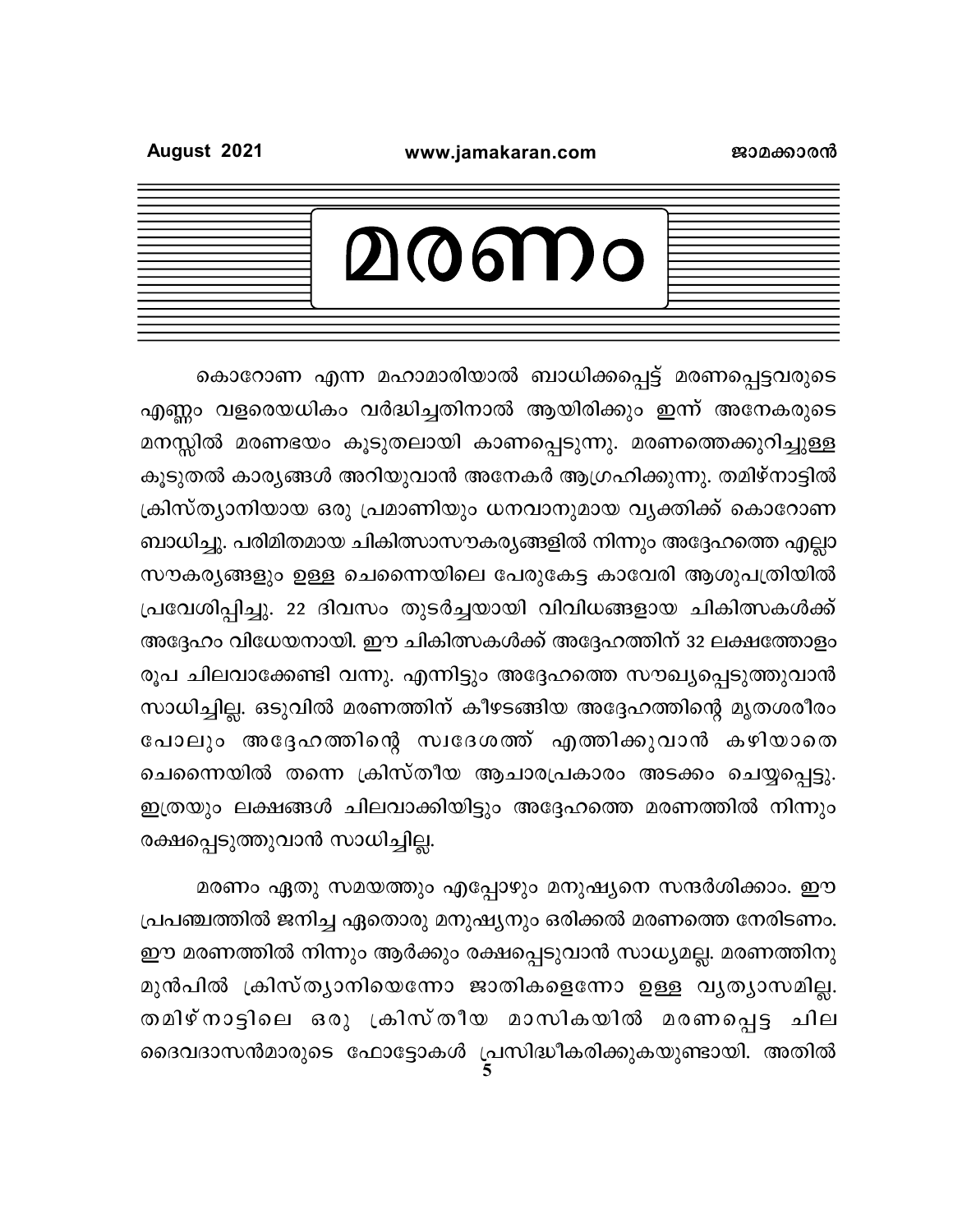വൈദികർ, ബിഷപ്പുമാർ, വിവിധ സഭകളിലെ പ്രശസ്തരായ പ്രാസംഗികർ, രോഗശാന്തി വരം ലഭിച്ച പ്രശസ്തനായ ഒരു വ്യക്തിയും അക്കൂട്ടത്തിൽ ഉണ്ടായിരുന്നു. 2021 മാർച്ച് മാസം മുതൽ മെയ് മാസം വരെയുള്ള കാലയളവിൽ മരണപ്പെട്ട ദൈവദാസൻമാരുടെ എണ്ണം 760. ഇതിൽ മരണപ്പെട്ട മിഷനറിമാരുടെയോ വിശ്വാസികളുടെയോ എണ്ണം ഉൾപ്പെടുത്തിയിട്ടില്ല. കന്യാകുമാരി ജില്ലയിൽ ധനികരായ ഒരു കുടുംബത്തിലെ അപ്പനും അമ്മയും ഒരു ദിവസം തന്നെ മരണപ്പെട്ടു. ഏകമകളും മകളുടെ 6 വയസ്സായ കുഞ്ഞും ശേഷിച്ചു. ഒരേദിവസം മണിക്കൂറുകളുടെ വൃത്യാസത്തിൽ മരണപ്പെട്ട അപ്പന്റേയും അമ്മയുടേയും മൃതശരീരം കണ്ട മകൾ ബോധം കെട്ടു വീണു. നടന്നുകൊണ്ടിരിക്കെ ശവസംസ്കാരം മകളുടെ ഭർത്താവ് തിരുവനന്തപുരത്തെ കിംസ് ആശുപത്രിയിൽ മരണപ്പെട്ടതായി വാർത്ത ലഭിച്ചു. ഭർത്താവിന്റെ ശവശരീരം തിരുവനന്തപുരത്തു തന്നെ സംസ്കരിച്ചു. മരുമകൻ മരിച്ച വിവരം ഒരുദിവസം കഴിഞ്ഞിട്ടാണ് മകളെ അറിയിച്ചത്. ഭർത്താവിന്റെ മരണവാർത്ത അറിഞ്ഞ മകളും ബോധം നശിച്ച് മരണത്തിന് കീഴടങ്ങി. അവളുടെ ഒരു അകന്ന ബന്ധു ഈ വിവരം അറിഞ്ഞ് ബാംഗ്ലൂരിൽ നിന്നും എത്തിച്ചേർന്നു. അവളുടെ കുഞ്ഞിനെ ഏതെങ്കിലും അനാഥാലയത്തിൽ ഏൽപ്പിക്കുവാൻ നാട്ടുകാർ തീരുമാനം എടുത്തു. എന്നാൽ ബാംഗ്ലൂരിൽ നിന്നും വന്ന ഈ ബന്ധുവിനെ നാട്ടുകാർക്കാർക്കും അറിയത്തില്ല. ബാംഗ്ലൂരിൽ നിന്നും വന്ന ബന്ധു, ഈ കുഞ്ഞിനെ ഏറ്റെടുക്കുവാൻ തയ്യാറായി. തന്റെ കുഞ്ഞു മക്കളോടൊപ്പം എന്റെ മകനായിട്ട് ഞാൻ ഇവനെ വളർത്തിക്കൊള്ളാം എന്ന് അദ്ദേഹം പറഞ്ഞു. ബാംഗ്ലൂരിൽ നിന്നും വന്ന അദ്ദേഹം ബാംഗ്ലൂരിലെ ഒരു ഉദ്യോഗസ്ഥനാണ്. ഇവരുടെ സ്വത്തിനുവേണ്ടി ആഗ്രഹിച്ചു വന്നവനല്ല ഞാൻ എന്ന് അദ്ദേഹം അറിയിച്ചു. നാഗർകോവിൽ പോലീസ് ഇടപെട്ട്, ബാംഗ്ലൂരിൽ നിന്നും വന്ന ബന്ധുവിന്റെ വിവരങ്ങൾ ശേഖരിച്ചശേഷം, സ്റ്റാമ്പ് പേപ്പറിൽ എഴുതി വാങ്ങി ഈ കുഞ്ഞിനെ അദ്ദേഹത്തിനെ ഏൽപിച്ചു. സാക്ഷികളായി നാട്ടുകാരിൽ ചിലരുടെ ഒപ്പും വാങ്ങി വച്ചു. ഒരേ ഭവനത്തിൽ തുടർച്ചയായ നാലു മരണങ്ങൾ. ധനാഢ്യനായ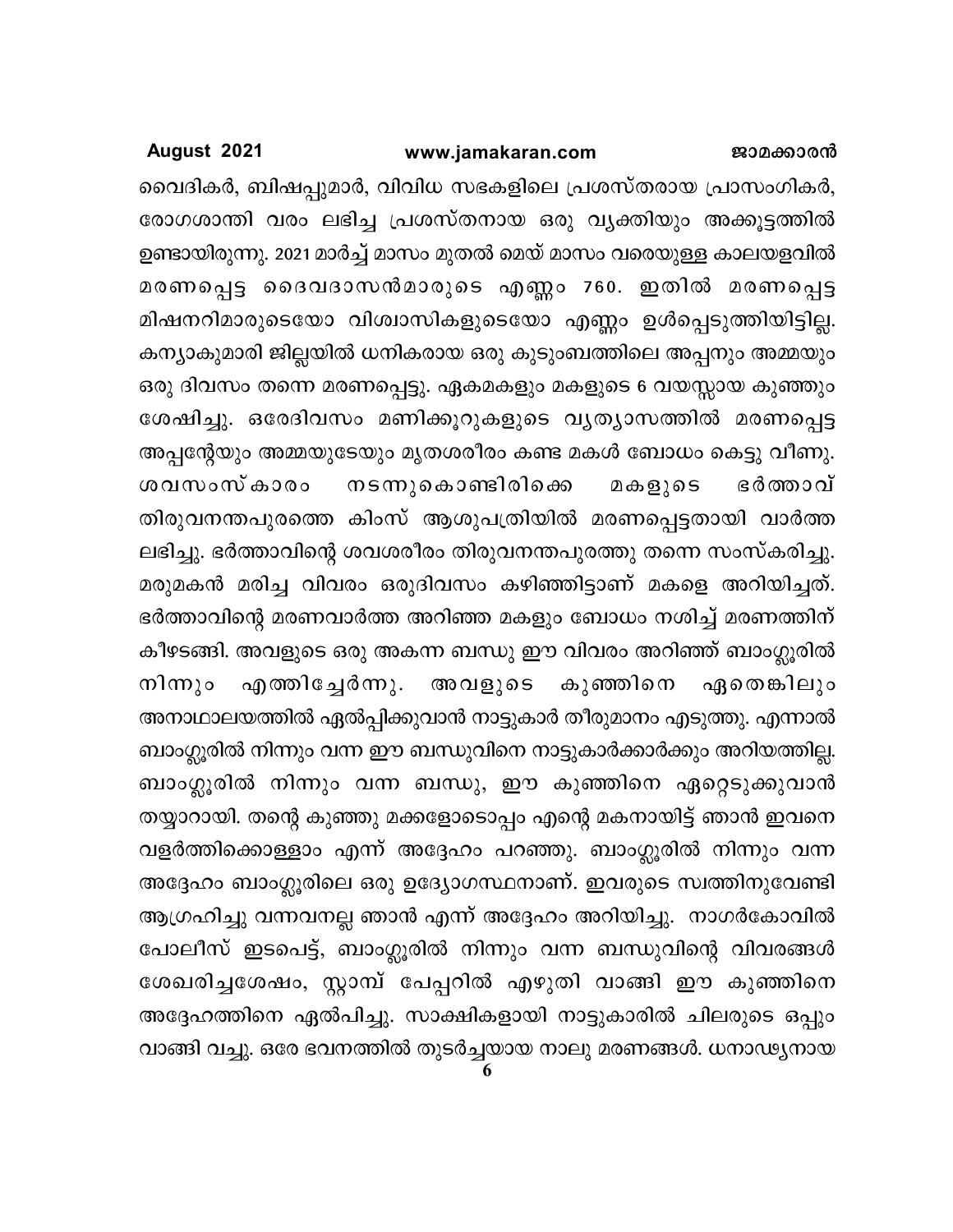ആ മനുഷ്യന്റെ ഭാരിച്ച സമ്പത്തിനെല്ലാം ഏക അവകാശി ആ കുഞ്ഞാണ്. ഈ കുടുംബത്തിനു സംഭവിച്ച അനർത്ഥങ്ങളെ ചൊല്ലി, ഇങ്ങനെ സംഭവിക്കുവാനുള്ള കാരണങ്ങളെ അന്വേഷിച്ച് അനേകർ എന്നെ ഫോണിൽ വിളിക്കുകയുണ്ടായി. ദൈവം സ്നേഹവാനാണ് എന്നു വേദപുസ്തകം പഠിപ്പിക്കുന്നു. പക്ഷേ, ഒരു കുടുംബത്തിൽ തന്നെ നാലുപേർ മരണപ്പെട്ടതും കുഞ്ഞ് അനാഥനാക്കപ്പെട്ടതും ഒരു ക്രൂരതയായിട്ട് ദൈവത്തിനു തോന്നിയില്ലല്ലോ? ജീവനും മരണവും ദൈവത്തിന്റെ അധികാരമാണ്. അത് എന്തുകൊണ്ട് എന്നു ചോദിക്കുവാൻ ആർക്കും അവകാശമില്ല. എല്ലാ മരണത്തിലും ദൈവത്തിന് ഒരു പ്രത്യേക ഉദ്ദ്യേശ്യമുണ്ട് എന്നു മാത്രം ചിന്തിച്ചാൽ മതി.

## മരണം എങ്ങനെ ഉണ്ടായിരിക്കും?

മരണത്തെ രുചിച്ചറിഞ്ഞത് യേശുക്രിസ്തു മാത്രം. ഞാൻ ആശുപത്രിയിൽ ഡോക്ടറായി സേവനം അനുഷ്ഠിച്ചു കൊണ്ടിരുന്നപ്പോൾ മരണത്തെ നേരിട്ടു കണ്ടിട്ടുണ്ട്. ചിലർ പിടഞ്ഞു മരിക്കും, ചിലരുടെ മരണം നിശബ്ദമായിരിക്കും. മരണത്തെ മുഖാമുഖം കാണുവാൻ കൊറോണ കാലത്ത് എനിക്കും ആഗ്രഹം ഉണ്ടായി. അങ്ങനെ മരണത്തെ മുഖാമുഖം കണ്ടാലും ആ വിവരത്തെ മറ്റുള്ളവരോട് അറിയിക്കുവാൻ കഴിയുകയില്ലല്ലോ? എന്റെ ജീവിതത്തിലും മരണത്തെ മുഖാമുഖം കണ്ട രണ്ടു അവസരങ്ങൾ ഉണ്ടായി. ഒന്നാമതായി, 2000 ജനുവരി മാസത്തിൽ ജപ്പാൻ സന്ദർശനവേളയിൽ വിമാനഅപകടം ഉണ്ടായി. എന്നോടൊപ്പം 400 പേരുൾപ്പെട്ട യാത്രാവിമാനം എൻജിൻ തകരാറുമൂലം കടലിലേക്ക് മൂക്കുകുത്തി വീഴുവാനുള്ള സ്ഥിതി ഉണ്ടായി. പൈലറ്റ് എല്ലാവരോടും ലൈഫ് ജാക്കറ്റ് ധരിക്കുവാൻ ആവശ്യപ്പെട്ടു. ഈ സന്ദേശം ലഭിക്കുമ്പോൾ തന്നെ ഞങ്ങൾക്കു മനസ്സിലായി വിമാനം കടലിൽ പതിക്കുവാൻ പോകുന്നുവെന്ന്. യാത്രക്കാർ ഭയന്ന് നിലവിളിച്ചുകൊണ്ട് അവരവരുടെ വിശ്വാസം അനുസരിച്ച് തങ്ങളുടെ ദൈവത്തോടു പ്രാർത്ഥിക്കുവാൻ തുടങ്ങി. ആ സമയം ഞാൻ ഈ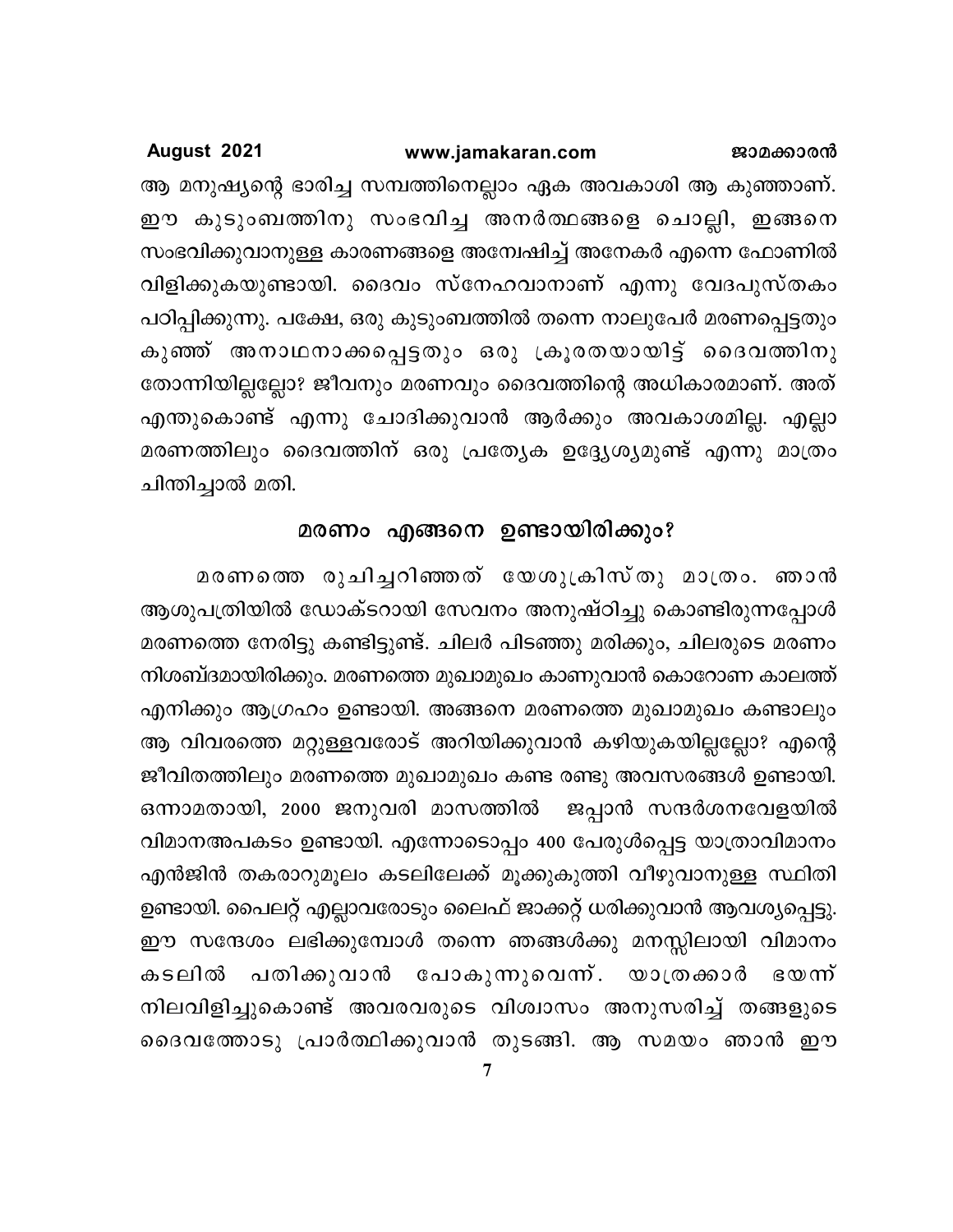#### www.jamakaran.com ജാമക്കാരൻ

August 2021

വിമാനത്തിലുള്ള എന്റെ സഹയാത്രികർ എല്ലാവരും എന്റെ യേശുവിനോട് പ്രാർത്ഥിക്കേണമേ എന്നു പ്രാർത്ഥിച്ചുകൊണ്ടിരുന്നു. വിമാനം 90 ഡിഗ്രിയിൽ തലകീഴായി കടലിൽ പതിക്കുവാനായി പോകുന്നത് ഞങ്ങൾ സ്ക്രീനിൽ കൂടി കണ്ടു. ആ അവസരത്തിലും എനിക്ക് മരണഭയം ഉണ്ടായിട്ടില്ല. ഓരോ ദിവസവും ഞാൻ ഭവനത്തിൽ നിന്നും പുറപ്പെടുമ്പോഴും മരണത്തെ നേരിടുവാൻ തയ്യാറായി തന്നെയാണ് പുറപ്പെട്ടിരുന്നത്. ഇപ്പോഴും ആ ഒരുക്കത്തോടെ തന്നെയാണ് യാത്ര ചെയ്തു കൊണ്ടിരിക്കുന്നത്. പക്ഷേ, വിമാനം കടലിനുള്ളിൽ താഴ്ന്നു പോയാൽ എന്റെ ശവശരീരം പോലും വീട്ടിൽ എത്തിക്കുവാൻ കഴിയാതെ വരും. ശരീരം ഇല്ലാത്ത എന്റെ ഭാര്യ എന്റെ ശവസംസ്കാരം എങ്ങനെ നടത്തും. മുഖം പോലും കാണുവാൻ കഴിഞ്ഞില്ലല്ലോ എന്നുള്ള ഭാരം എന്റെ ഭാര്യക്കും മക്കൾക്കും ഉണ്ടാകും. അതിനെ അഭിമുഖീകരിക്കുവാനുള്ള ധൈര്യവും ബലവും അവർക്കു നൽകേണമേ എന്നുമാത്രമേ പ്രാർത്ഥിച്ചുള്ളൂ. ഇതിനിടയിൽ ഒരു പൈലറ്റ് ധൈര്യപൂർവ്വം വിമാനത്തെ കടലിലിറങ്ങുവാൻ കഴിയാതവണ്ണം പെട്ടെന്ന് ഉയർത്തി കൊണ്ടു പോയി. വിമാനം തലനാരിഴക്ക് രക്ഷപ്പെടുകയും ചെന്നൈയെ ലക്ഷ്യമാക്കി യാത്ര തുടങ്ങുന്നുവെന്നുള്ള അറിയിപ്പും ഉണ്ടായി. തലക്കും മുഖത്തും ഏറ്റ ചെറിയ പരിക്കുകളോടെ എന്നെ ചെന്നൈയിലെ അപ്പോളോ ആശുപത്രിയിൽ അഡ്മിറ്റ് ചെയ്തു.

### മരണത്തെ മുഖാമുഖം കണ്ട രണ്ടാമത്തെ അനുഭവം

കൊറോണാ മഹാമാരിയാൽ ബാധിക്കപ്പെട്ട് സേലത്തുള്ള ഒരു വലിയ ആശുപത്രിയിൽ അഡ്മിറ്റ് ചെയ്യപ്പെട്ടു. കൊറോണാ വാർഡിൽ പ്രത്യേകം സജ്ജീകരിക്കപ്പെട്ട മുറിയിൽ എന്റെ സഹായത്തിനുപോലും ആരെയും അനുവദിക്കാതെ ഒറ്റപ്പെട്ട നാളുകൾ. ഓരോ ദിവസവും ഓക്സിജന്റെ ലെവൽ കുറഞ്ഞു കൊണ്ടിരുന്നു. നാലാം ദിവസം രാത്രിയിൽ ലൈറ്റെല്ലാം ഓഫാക്കിയശേഷം രാത്രി ഏകദേശം രണ്ടു മണിയോടടുത്ത സമയം, ഓക്സിജൻ ഉണ്ടായിരുന്നിട്ടും അത് വലിക്കുവാൻ എനിക്കു തടസ്സം നേരിട്ടു.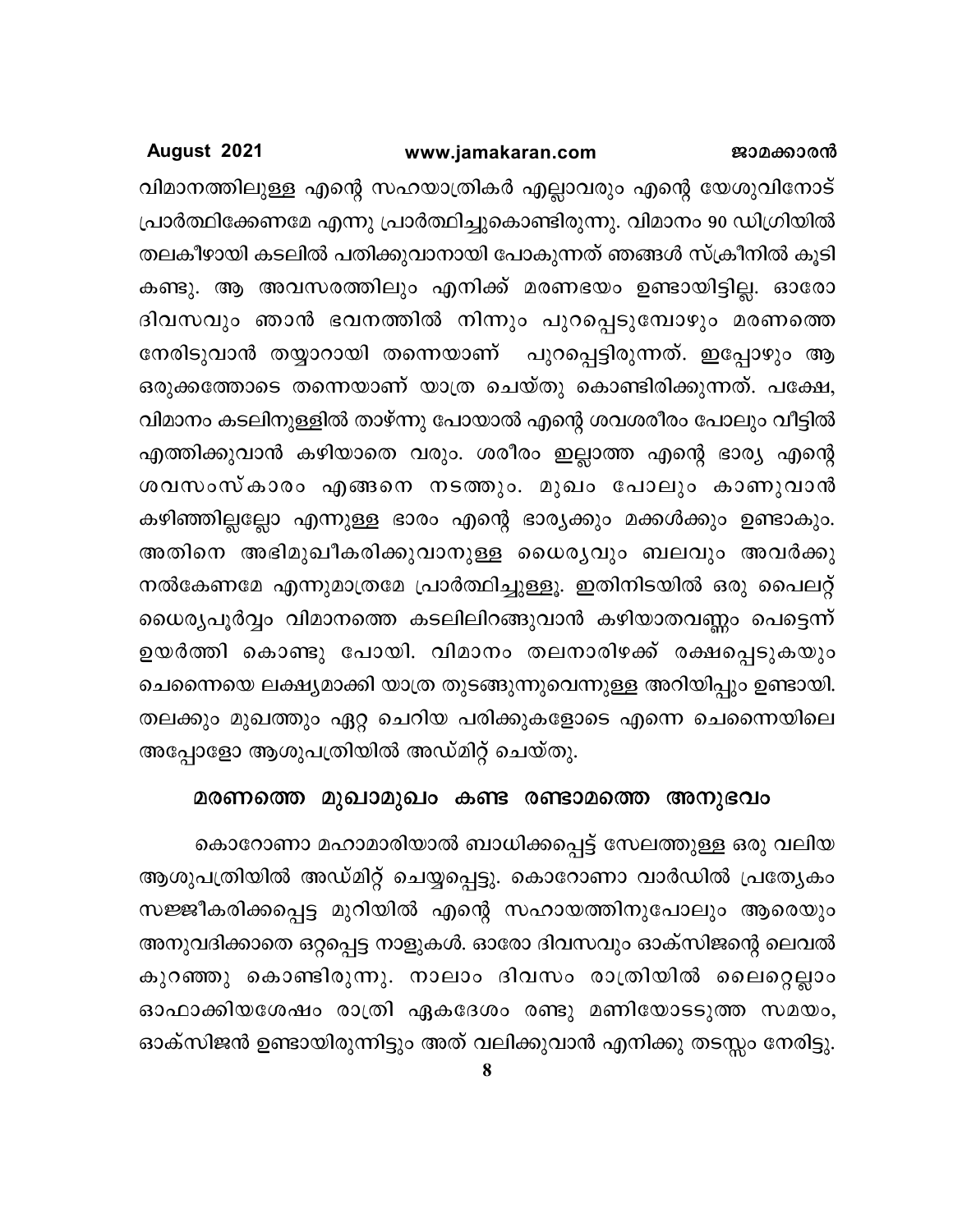### www.jamakaran.com

### August 2021

ഞാനായിട്ടു തന്നെ വളരെ ശക്തിയായിട്ട് ഓക്സിജനെ ശ്വസിക്കുവാൻ ശ്രമിച്ചപ്പോൾ എനിക്ക് ശക്തമായ ശ്വാസം മുട്ടലുണ്ടായി. ഞാൻ ഒരു കൈകൊണ്ട് അടുത്ത കൈപിടിച്ച് നാഡി മിടിപ്പ് നോക്കി. തത്സമയം വളരെ താണ നിരക്കിൽ നാഡിയുടെ സ്പന്ദനം പൊയ്ക്കൊണ്ടിരിക്കുന്നതായി മനസ്സിലാക്കി. ആ സമയം നഴ്സുമാരെ വിളിക്കുവാനുള്ള ശക്തിപോലും എനിക്കില്ലായിരുന്നു. അവിടെ കോളിംഗ് ബല്ലിന്റെ സജ്ജീകരണവും ഇല്ലായിരുന്നു. രാത്രി കിടക്കയിൽ വച്ച് ഞാൻ പ്രാർത്ഥിച്ചിരുന്നു. അതിനുശേഷം പ്രാർത്ഥിച്ചില്ല. എന്റെ സ്ഥിതി എനിക്കു മനസ്സിലായി. ചില നിമിഷങ്ങൾക്കകം ഞാൻ മരണത്തോട് അടുക്കുവാൻ പോകുന്നു എന്ന ചിന്ത എന്റെ മനസ്സിലുണ്ടായി. ഹല്ലേലൂയ്യ, സ്തോത്രം എന്നൊന്നും പറയുവാൻ എനിക്കു തോന്നിയിട്ടില്ല. പക്ഷേ, എന്റെ ഉള്ളിലുള്ള ദൈവത്തിന്റെ പരിശുദ്ധാത്മാവ് എന്റെ ഉള്ളിൽ വൃതൃസ്തമായ ഒരു സന്തോഷത്തിന്റെ അനുഭവം ഉളവാക്കി. ഞാനിതാ മരണത്തെ അഭിമുഖീകരിക്കുവാൻ പോകുന്നു. ശ്വാസം നിലച്ചു പോയാൽ എനിക്ക് എന്തു സംഭവിക്കും. അപ്പോൾ ദൂതൻമാർ എന്നെ കൊണ്ടുപോകുവാൻ വരുമോ? അത് എന്റെ കണ്ണുകൾ ദർശിക്കുമോ? ഇങ്ങനെയുള്ള പല ചിന്തകളും എന്നിലുണ്ടായി. അതിനുശേഷം എന്തു സംഭവിച്ചു എന്ന് എനിക്ക് അറിയുവാൻ സാധിച്ചില്ല. അതിരാവിലെ നാലരമണിക്ക് പതിവുപോലെ എന്നെ പരിശോധിക്കുവാനും രക്തസാമ്പിൾ എടുക്കുവാനുമായിട്ട് നഴ്സുമാർ കയറി വന്നു. അപ്പോൾ അവർ എന്നെ ഉണർത്തുവാൻ ശ്രമിച്ചു. എന്നാൽ എനിക്ക് ഉണരുവാൻ കഴിഞ്ഞില്ല. എന്നാൽ അവർ സർ എന്നുവിളിച്ച് എന്നെ തൊട്ടുണർത്തി. മോണിറ്ററും മെഷീനും എല്ലാം അവർ എന്റെ മുന്നിൽ ഘടിപ്പിച്ചു. അപ്പോൾ ഓക്സിജൻ ലെവൽ 78 എന്നത് മോണിറ്ററിൽ തെളിഞ്ഞു. എന്നാൽ ഞാൻ തന്നെ നേരത്തെ ചെയ്തിരുന്നപോലെ ഓക്സിജൻ നീട്ടി വലിച്ചു കൊണ്ടിരുന്നു. അപ്പോഴും ഞാൻ അപകടനില തരണം ചെയ്തിട്ടില്ലായെന്ന് മനസ്സിലാക്കി. എങ്ങനെയോ 12–ാം ദിവസം ഓക്സിജൻ ലെവൽ ഉയർന്നു. പിന്നെ, 14–ാം ദിവസം എന്നെ ആശുപത്രിയിൽ നിന്നും ഡിസ്ചാർജ് ചെയ്തു. ദൈവത്തിന് സ്തുതി. വീട്ടിൽ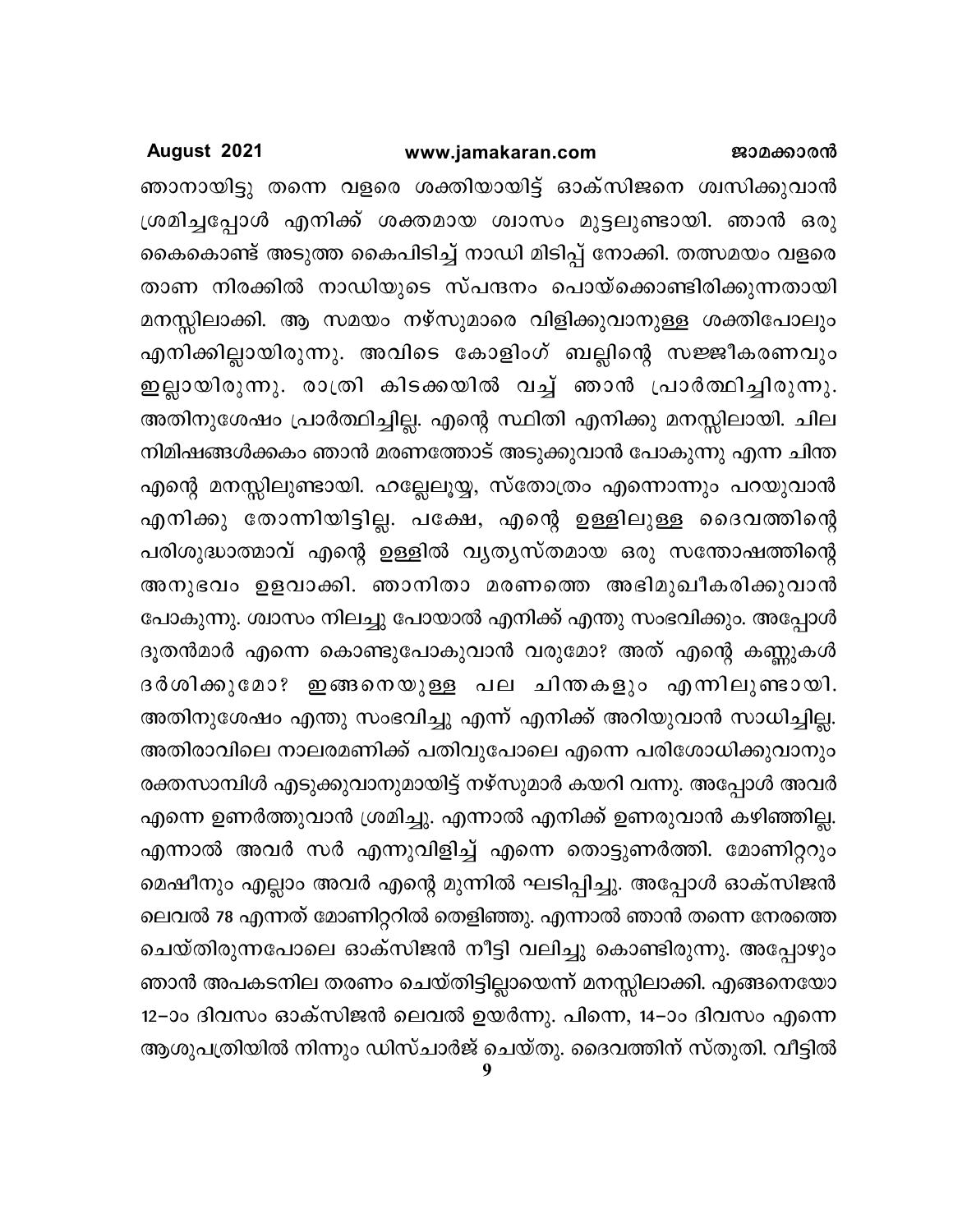August 2021 www.jamakaran.com ജാമക്കാരൻ എത്തിയതിനുശേഷം ഒരു മാസത്തെ തുടർച്ചയായ വ്യായാമത്തിൽ പൂർവ്വസ്ഥിതിയിലായി. തുടർന്ന് ഓഫീസിൽ എന്റെ ദൈവവേലയിൽ ഞാൻ തുടർന്നു.

## ഏതാണ് നല്ല മരണം?

അപകടത്തിൽ ഒരാൾ മരിച്ചുപോയാലും രോഗക്കിടക്കയിൽ ഒരാൾ മരണപ്പെട്ടാലും അതൊക്കെ നല്ല മരണം അല്ല എന്ന് ചിലർ ചിന്തിക്കുന്നു. ഹൃദയസ്തംഭനം മൂലം ഒരാൾ മരണപ്പെട്ടാൽ, മരിച്ച വ്യക്തി നല്ല ആൾ തന്നെ ഹൃദയത്തിൽ എന്നാലും അ വൻ ഏതോ രഹസൃപാപത്തിന് അടിമപ്പെട്ടിരിക്കാം. അതിനാലാണ് അവൻ പെട്ടെന്ന് മരണപ്പെട്ടത് എന്ന് ചിലർ സാങ്കൽപിക കഥകൾ മെനയുന്നു.

വേദപുസ്തകത്തിൽ ഇയ്യോബ് എന്ന ദൈവഭക്തൻ ഉണ്ടായിരുന്നു. അവൻ നിഷ്ക്കളങ്കനെന്നും നീതിമാൻ എന്നും ദൈവം സാക്ഷ്യപ്പെടുത്തുന്നു. പക്ഷേ, ജീവിതത്തിൽ ഇയ്യോബ് നേരിട്ട അനുഭവത്തിനെതിരായി രഹസ്യം പാപം ചെയ്തിരിക്കാം എന്ന് മറ്റുള്ളവർ കരുതി. അതുകൊണ്ടാണ്, അവരുടെ 10 മക്കളും ഒന്നിനു പിറകെ ഒന്നായി മരണപ്പെട്ടത്. അവന്റെ ജോലിക്കാരും കാരണമില്ലാതെ മരണപ്പെട്ടത്. ഇയ്യോബിന്റെ എല്ലാ സമ്പത്തും അവനു നഷ്ടമായി. അതുകൂടാതെ, അവന്റെ തല മുതൽ പാദം വരെ പരുക്കളാൽ ബാധിക്കപ്പെട്ടത് എന്നും അവന്റെ സ്നേഹിതൻമാർ വിചാരിച്ചു. പക്ഷേ, സംബന്ധിച്ച് ദൈവവും പിശാചും ഇയ്യോബിനെ തമ്മിലുള്ള സംസാരവിഷയങ്ങൾ ഒന്നും അവർ അറിഞ്ഞിട്ടില്ല. പിശാചിനെ അപമാനപ്പെടുത്തുവാനോ വെല്ലുവിളിക്കുവാനോ ദൈവം ഇയ്യോബിന്റെ ജീവിതത്തിൽ പ്രശ്നങ്ങൾ സൃഷ്ടിച്ചു. ഈ വിഷയം സ്വന്തം ഭാര്യ പോലും അറിഞ്ഞിട്ടില്ല. ഇയ്യോബിന്റെ സ്നേഹിതരെപ്പോലെ ദൈവമക്കൾക്കുണ്ടാകുന്ന രോഗങ്ങൾ, പ്രതികൂലങ്ങൾ, മരണങ്ങൾ എന്നിവ അവന്റെ പാപങ്ങൾ മൂലമാണ് നേരിടുന്നത് എന്ന് തെറ്റിദ്ധരിക്കുന്നു. ലോകമക്കളുടെയിടയിൽ അങ്ങനെയാണ് ചിന്തിക്കുവാൻ തോന്നുക. ഈ വിഷയത്തിൽ വേദപുസ്തകം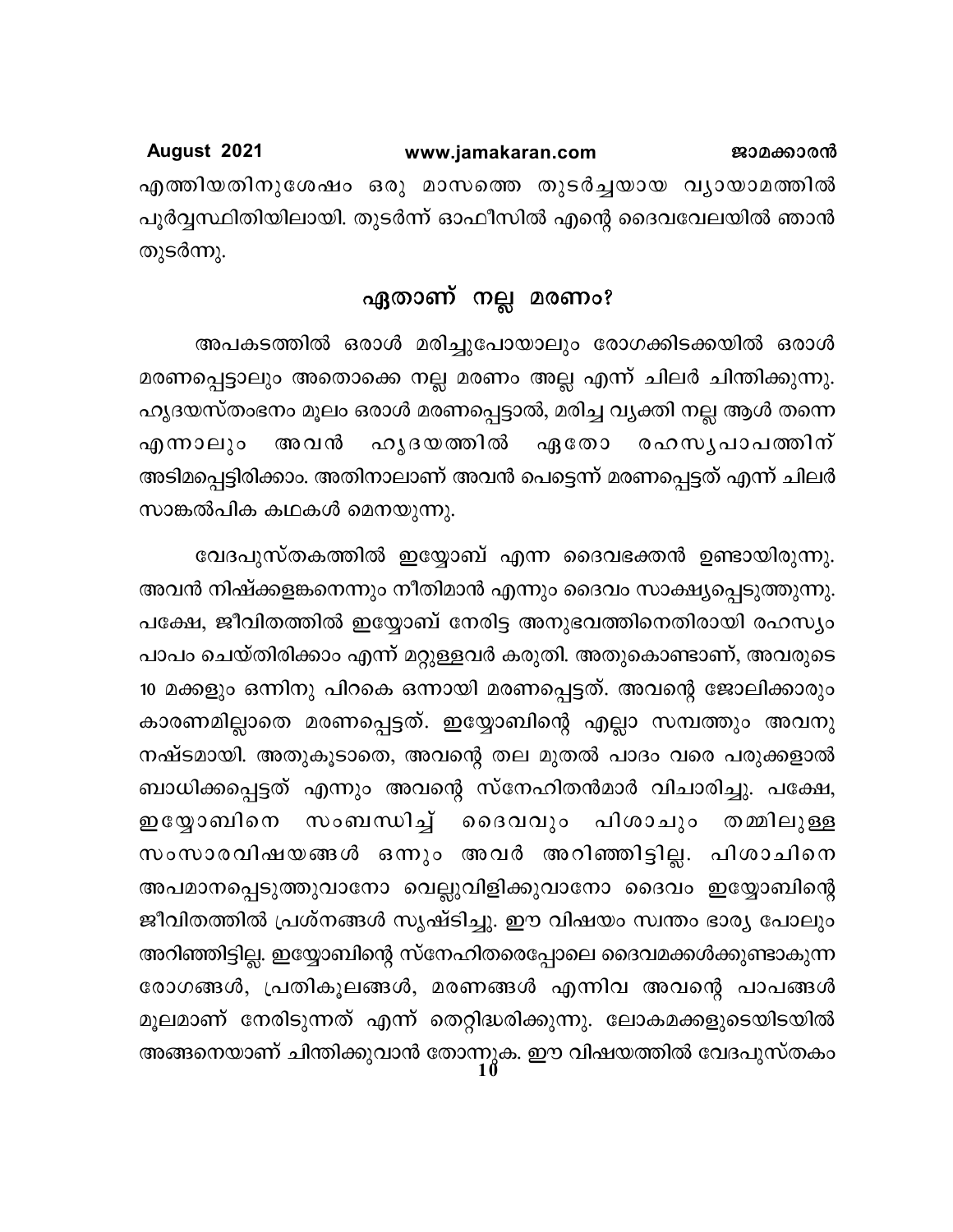### www.jamakaran.com

August 2021

എന്താണ് പറയുന്നത് എന്ന് നാം അറിയണം. ഇയ്യോബിന്റെ ഈ പ്രശ്നങ്ങൾക്കുകാരണം ഇയ്യോബല്ല. പിശാചും കാരണക്കാരനല്ല. ദൈവം തന്നെ കാരണം. ദൈവസന്നിധിയിൽ വെറുതെ നോക്കിയിരിക്കുന്ന പിശാചിനെ നോക്കി, നീ ലോകമെങ്ങും ചുറ്റി സഞ്ചരിക്കുന്നുവല്ലോ? എന്റെ മകൻ ഇയ്യോബിനെക്കുറിച്ച് നീ എന്താണ് വിചാരിച്ചിരിക്കുന്നത്? എന്ന് ദൈവം പിശാചിനോട് ചോദിച്ചശേഷമാണ് ഇയ്യോബിന്റെ ജീവിതത്തിൽ പ്രശ്നങ്ങൾ ഉണ്ടാക്കിയത്. പിശാച് ഇയ്യോബിനെ പരീക്ഷിക്കുവാനുള്ള അനുവാദം ചോദിച്ചു. അതിനു ശേഷമാണ് ഇയ്യോബിന് തുടർച്ചയായി ഓരോരോ പ്രശ്നങ്ങളും നൽകിയത്. അവസാനം പിശാച് അവനെ രോഗക്കിടക്കയിലും ആക്കി. ഇത്രയും കഷ്ടങ്ങൾ അനുഭവിച്ചിട്ടും ഇയ്യോബ് ദൈവത്തെ ദുഷിച്ചില്ല. സ്വന്തഭാര്യപോലും ഇയ്യോബിനോട്, ദൈവത്തെ ദുഷിച്ച് മരിക്കുവാൻ നിർബന്ധിച്ചിട്ടും അവൻ ദൈവത്തെ ദുഷിക്കുകയോ ദൈവത്തോട് പിറുപിറുക്കുകയോ ചെയ്തില്ല. മറിച്ച് "അവൻ എന്നെ കൊന്നാലും ഞാൻ അവനെത്തന്നെ കാത്തിരിക്കും. ഞാൻ എന്റെ നടപ്പ് അവന്റെ മുമ്പാകെ തെളിയിക്കും" (ഇയ്യോ. 13:15) എന്നാണ് ഇയ്യോബ് പറഞ്ഞത്. അങ്ങനെ പിശാചിനെ വെല്ലുവിളിക്കുവാനും അപമാനപ്പെടുത്തുവാനും ദൈവം ഇയ്യോബിനെ തെരഞ്ഞെടുത്തു. ഇയ്യോബ് അങ്ങനെ തെളിയിച്ചശേഷം ഒറ്റ വചനത്തിൽ തന്നെ ഇയ്യോബിനെ സൗഖ്യമാക്കി അവന് നഷ്ടപ്പെട്ടതെല്ലാം ഇരട്ടിയായി നൽകി അനുഗ്രഹിച്ചു. അതുകൊണ്ട് ദൈവമക്കൾക്കു വരുന്ന രോഗം, മരണം, നഷ്ടങ്ങൾ ഒന്നും അവന്റെ പാപം മൂലം വരുന്നതല്ല എന്ന് ഇയ്യോബിന്റെ ചരിത്രം തെളിയിക്കുന്നു.

"എല്ലാവർക്കും എല്ലാം ഒരുപോലെ സംഭവിക്കുന്നു. നീതിമാനും ദുഷ്ടനും നല്ലവനും നിർമ്മലനും മലിനനും യാഗം കഴിക്കുന്നവനും യാഗം കഴിക്കാത്തവനും ഒരേ ഗതി വരുന്നു" (സഭാ. 9:2). അതുകൊണ്ട്, രക്ഷിക്കപ്പെട്ട ദൈവവേലക്കാരനും കാറപകടത്തിൽ മരിക്കുന്നു. മദൃപിക്കുന്നവനും, വ്യഭിചാരത്തിൽ ഏർപ്പെടുന്നവനും കാറപകടത്തിൽ മരിക്കുന്നു. അതുകൊണ്ട്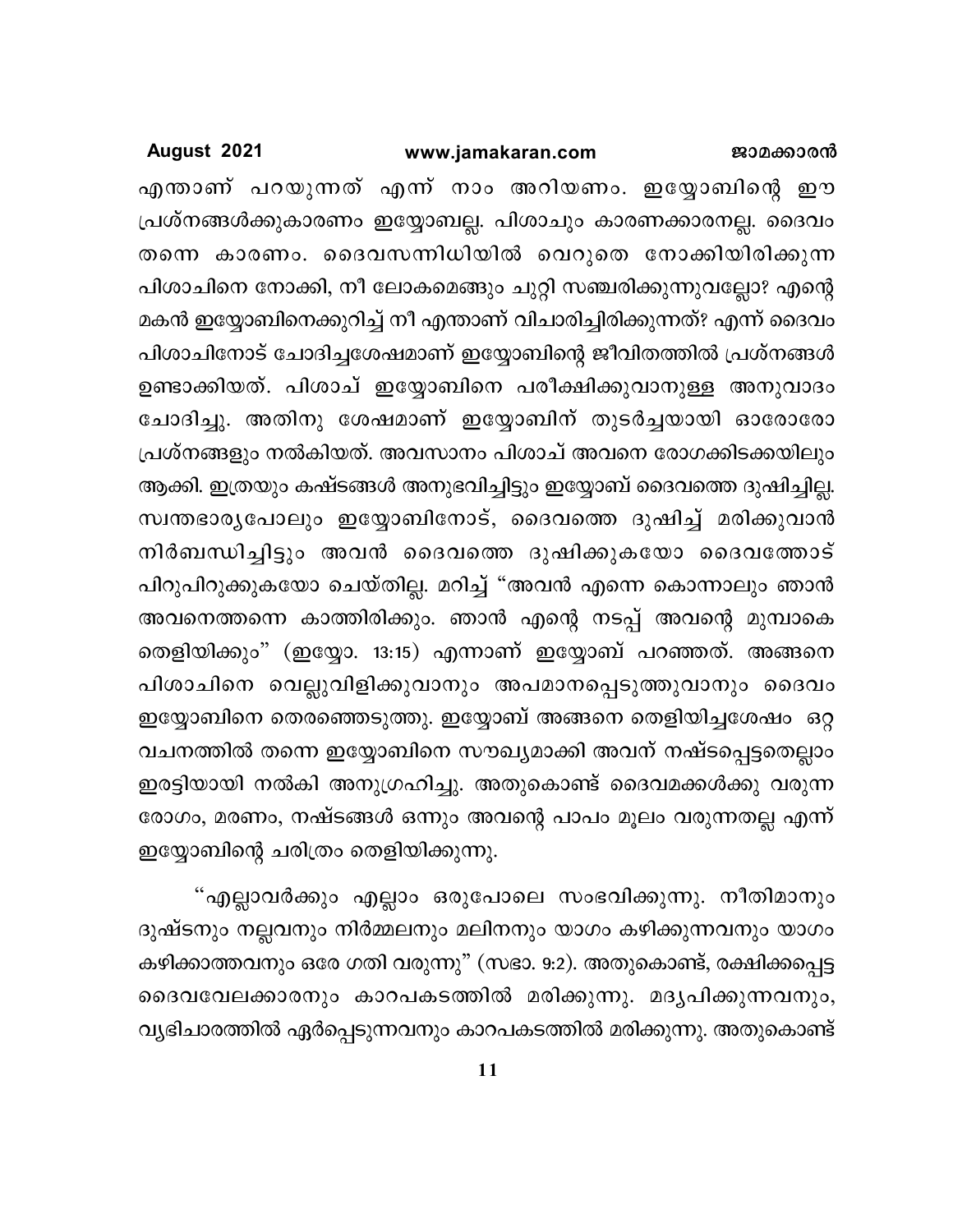മരണം എല്ലാവർക്കും ഒന്നുപോലെ തന്നെ സംഭവിക്കും. പക്ഷേ, അതിൽ നാം ശ്രദ്ധിക്കേണ്ട പ്രധാന വിഷയം, മരിച്ചവൻ, മരണസമയത്ത് മാനസാന്തര അനുഭവത്തോടെ മരിച്ചുവോ? നിരപ്പാകേണ്ടിയവരോട് അവൻ നിരപ്പ് പ്രാപിച്ചിരുന്നുവോ എന്നതാണ് പ്രധാനവിഷയം. മേൽപറഞ്ഞ ഈ അനുഭവങ്ങൾ ഇല്ലാതെ ഒരാൾ മരിച്ചു പോയാൽ അത് നല്ല മരണം അല്ല.

യേശുക്രിസ്തുവിന്റെ സുവിശേഷപ്രസംഗത്തിലെ ഒരു സംഭവം അക്കാലത്ത് ഗലീലക്കാർ ബലിയർപ്പണം നടത്തുമായിരുന്നു. ആ സമയം പീലാത്തോസ് ബലിയർപ്പിച്ചുകൊണ്ടിരുന്ന ചിലരെ വെട്ടി, അവരുടെ രക്തത്തെ ബലിയർപ്പിതമായ മൃഗങ്ങളുടെ രക്തത്തോടൊപ്പം കലർത്തി (ലൂക്കോ. 13:1). അവിടെ ഉണ്ടായിരുന്ന മറ്റു ഗലീലക്കാർ ഓടി രക്ഷപ്പെട്ടു. ഗുരോ, ഈ വിഷയത്തിൽ അങ്ങയുടെ അഭിപ്രായം എന്താണെന്ന് പരീശൻമാർ യേശുവിനോടു ചോദിച്ചു. അതിന് യേശു, കൊല്ലപ്പെട്ടവർ എല്ലാവരും പാപികളെന്നും, ഓടി രക്ഷപ്പെട്ടവർ എല്ലാം നീതിമാൻമാർ എന്നും കരുതുന്നുവോ? അങ്ങനെ അല്ല എന്നു ഞാൻ നിങ്ങളോടു പറയുന്നു. നിങ്ങളും മാനസാന്തരപ്പെടാതെ പോയാൽ നിങ്ങൾക്കും അങ്ങനെ തന്നെ സംഭവിക്കും. അതുപോലെ ശീലോഹാമിലെ ഗോപുരം വീണ് മരിച്ചവരെല്ലാം പാപികളെന്നും യെരുശലേമിലുള്ള മറ്റുള്ളവരെല്ലാം നീതിമാൻമാർ എന്നും കരുതുന്നുവോ? അങ്ങനെ അല്ല എന്നു ഞാൻ നിങ്ങളോടു പറയുന്നു. നിങ്ങളും മാനസാന്തരപ്പെടാഞ്ഞാൽ അങ്ങനെ തന്നെ മരിക്കും, ഇതിൽ യേശുക്രിസ്തു പറയുവാൻ ആഗ്രഹിച്ച പ്രധാന വിഷയം, കൊല്ലപ്പെട്ടവർ, അപകടത്തിൽ മരണപ്പെട്ടവർ, ഇവർ എങ്ങനെ മരിച്ചു എന്നുള്ളത് പ്രധാന വിഷയമല്ല. എന്നാൽ മരിക്കുമ്പോൾ ഇവർ മാനസാന്തപ്പെട്ടിരുന്നുവോ എന്നുള്ളതാണ് പ്രധാനവിഷയം. അതുകൊണ്ട്, അവർ എങ്ങനെ മരിച്ചു എന്നുള്ളത് പ്രധാനവിഷയമല്ല. മരിക്കുമ്പോൾ അവന്റെ വിശ്വാസം, സാക്ഷ്യം, അവന്റെ മാനസാന്തരം എങ്ങനെയുള്ളതായിരുന്നു എന്നതാണ് പ്രധാനവിഷയം.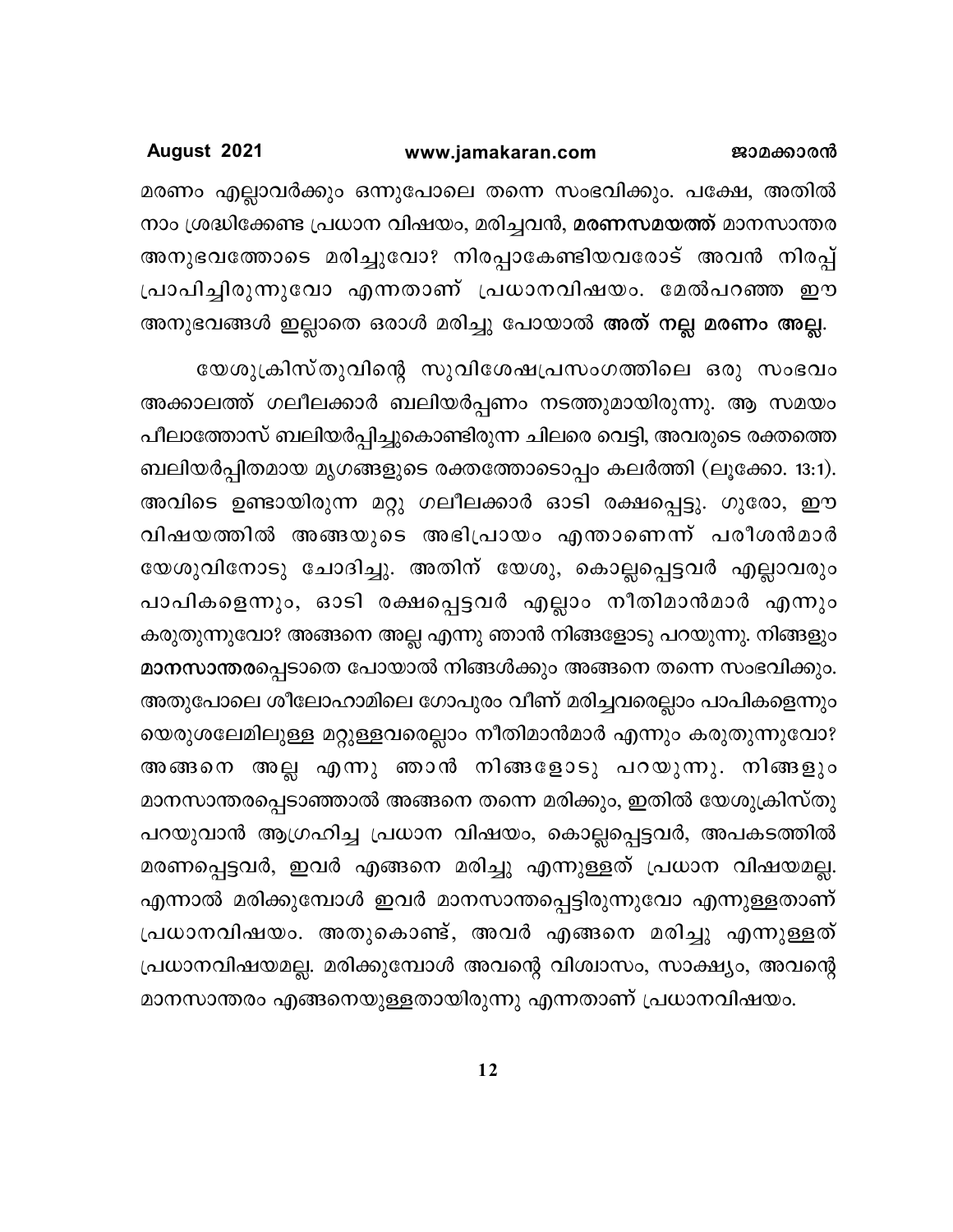അതുകൊണ്ടു തന്നെ സഭാപ്രസംഗി 7:1–4 വരെ ജ്ഞാനി പറയുന്നത് ശ്രദ്ധിക്കണം. ഒരുത്തന്റെ ജനനദിവസത്തേക്കാൾ മരണനാൾ ആണ് നല്ലത്. വിരുന്നുവീട്ടിൽ പോകുന്നതിനേക്കാൾ മരണവീട്ടിലേക്കു പോകുന്നത് നല്ലത്. കാരണം, ഇവിടെ എല്ലാ മനുഷ്യരുടേയും അവസാനം കാണാം. അങ്ങനെ തന്നെ ജ്ഞാനികളുടെ ഹൃദയം മരണവീട്ടിൽ ഉണ്ടായിരിക്കും. എന്തുകൊണ്ടാണ് ജ്ഞാനികൾ മരണവീടിനെ ശ്രദ്ധിക്കുന്നത്. അവർ എങ്ങനെ മരണപ്പെട്ടു എന്ന് അറിയുവാനല്ല, മരിക്കുമ്പോൾ അവന്റെ ആത്മാവ് എങ്ങനെ ആയിരുന്നു എന്നതാണ്? അവൻ മാനസാന്തരപ്പെട്ടവൻ ആയിരുന്നുവോ എന്നറിയുവാൻ വേണ്ടിയിട്ടാണ് ജ്ഞാനി മരണവീടിനെ ശ്രദ്ധിക്കുവാൻ ആഗ്രഹിച്ചത്.

ഇതിൽ ഉള്ള രഹസ്യം എന്തെന്നാൽ, താൻ എത്ര ദൈവവേല ചെയ്താലും വരം ലഭിച്ച വേലക്കാരനായി പ്രവർത്തിച്ചാലും എത്ര വലിയ സാമൂഹ്യസേവനം ചെയ്തിരുന്നാലും മരിക്കുമ്പോൾ മാനസാന്തര അനുഭവം ഇല്ലാതെ മരിച്ചു പോയാൽ ന്യായവിധിയിൽ ഇവർ എല്ലാവരും നരകത്തിൽ തള്ളപ്പെടും.

ഒരുപക്ഷേ, 40 വർഷത്തോളം മാനസാന്തര അനുഭവത്തോട് പാപമോചനം ലഭിച്ചവനായി ജീവിച്ചിരുന്നാലും മരണസമയത്തിൽ പാപം ചെയ്തിരുന്നാൽ കർത്താവ്, 40 വർഷത്തെ മാനസാന്തര അനുഭവത്തെ കണക്കിൽ എടുക്കുന്നില്ല. അവൻ ചെയ്ത വലിയ ദൈവവേലയേയും കണക്കിൽ എടുക്കുന്നില്ല. അതുകൊണ്ടു തന്നെ തിരുവചനം ഇങ്ങനെ പറയുന്നു ''എന്നാൽ അവസാനത്തോളം സഹിച്ചു നിൽക്കുന്നവൻ രക്ഷിക്കപ്പെടും" (മത്താ. 24:13).

ചിലർ തെറ്റിദ്ധരിക്കുന്നത് ഇങ്ങനെയാണ്.  $\mathbb{C} \mathbb{O} \cup \{0\}$ മനസ്സലിവുള്ളവനാണ്. നാം എത്ര തന്നെ പാപം ചെയ്താലും അവൻ ക്ഷമിക്കുന്നവനാണ് അതുകൊണ്ട് മരണം വരെ പാപത്തിൽ ജീവിച്ച്, മരിക്കുന്ന

13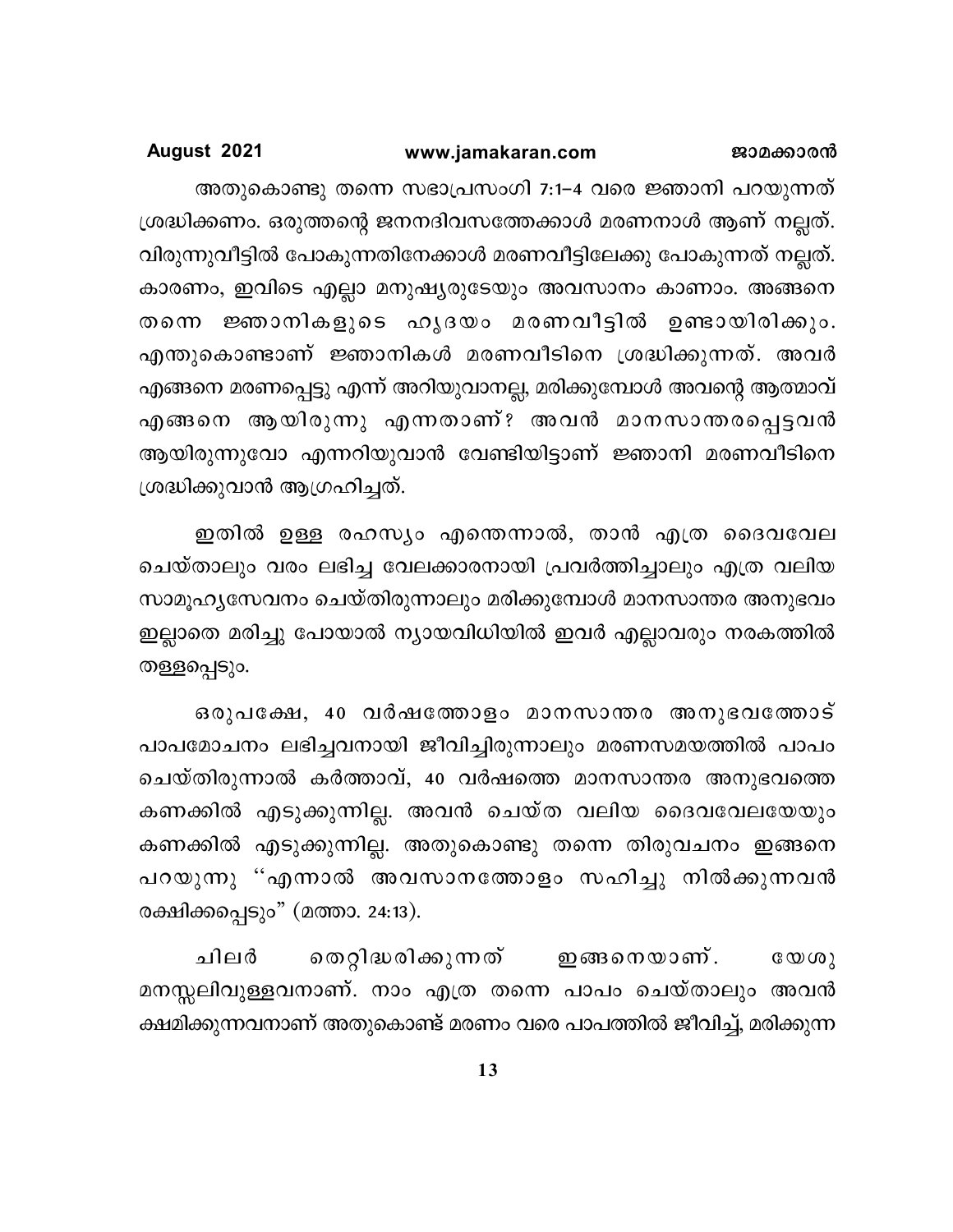### www.jamakaran.com

August 2021

അവസരത്തിൽ യേശുവേ, രക്ഷിക്കേണമേയെന്ന് നിലവിളിച്ച് പ്രാർത്ഥിച്ചാൽ യേശുക്രിസ്തു മനസ്സലിഞ്ഞ് എല്ലാം ക്ഷമിക്കും. ശിംശോന്റെ ജീവിതത്തിലും അതാണ് സംഭവിച്ചത്. മരണസമയം വരെയും അവൻ വ്യഭിചാരിണിയുടെ മടിയിലാണ് കിടന്നത്. അവൻ മരണത്തിന്റെ അവസാനനിമിഷം, കർത്താവേ, ഈ ഒരു പ്രാവശ്യം എന്നോട് ക്ഷമിക്കേണമേ എന്ന് കെഞ്ചി പ്രാർത്ഥിച്ചു. അങ്ങനെ അവൻ പറയുവാൻ കാരണം, അവൻ പല പ്രാവശ്യം വ്യഭിചാരം ചെയ്തിട്ടും ദൈവം അവന് മാപ്പ് നൽകി. പക്ഷേ, അവൻ ഇപ്പോൾ മരണവാതിൽക്കൽ എത്തി എന്ന് അവന് മനസ്സിലായി. അതുകൊണ്ടാണ് ഈ ഒരു പ്രാവശ്യം മാത്രം ക്ഷമിക്കുവാൻ അവൻ ആവശ്യപ്പെട്ടത്. വേദപുസ്തകം പറയുന്നു, പരിശുദ്ധാത്മാവ് മനുഷ്യനോട് എപ്പോഴും വാദിക്കുന്നില്ല. വാദിച്ച് നോക്കിയിട്ടും മാനസാന്തരപ്പെടാഞ്ഞാൽ പരിശുദ്ധാത്മാവ് അവനെ വിട്ട് മാറിപ്പോകും. അങ്ങനെ പരിശുദ്ധാത്മാവ് അവനെ വിട്ട് മാറിയതുകൊണ്ടാണ് അവൻ ശത്രുക്കലുടെ കയ്യിൽ അകപ്പെട്ട്, കണ്ണുകൾ ചൂഴ്നെടുക്കപ്പെട്ട്, തല മൊട്ടയടിക്കപ്പെട്ട്, ചങ്ങലകളാൽ ബന്ധിക്കപ്പെട്ട് മരണത്തിന്റെ വക്കിൽ എത്തി നിൽക്കുന്നു. ഇപ്പോഴാണ് അവൻ മാനസാന്തരത്തിലേക്ക് തിരിഞ്ഞത്. ദൈവം തന്നെ ജനിപ്പിച്ച ഉദ്ദ്യേശ്യത്തെ അവൻ ഉണർന്നു. ഇപ്പോഴാണ് അവൻ അവസാനമായി ഒരു അവസരം കൂടി നൽകണമെന്ന് അപേക്ഷിക്കുന്നത്. അതാണ് യഥാർത്ഥ മാനസാന്തരം. മനസ്സിനെ അറിയുന്ന ദൈവം, അവൻ മനസ്താപത്തോടെ മാനസാന്തരപ്പെട്ടതുകൊണ്ട് അവനോടു ക്ഷമിച്ച് അവന്റെ അവസാനനിമിഷത്തിൽ തന്റെ പദ്ധതി അവനിലൂടെ നിറവേറ്റി, അവനെ സ്വർഗ്ഗരാജ്യത്തിന്റെ അവകാശിയാക്കി മാറ്റിയതോടൊപ്പം വിശ്വാസികളുടെ പട്ടികയിലും അവന്റെ പേര് ചേർക്കപ്പെട്ടു (എബ്രാ. 11). എന്തൊരു മഹാഭാഗ്യം. പക്ഷേ, എല്ലാവർക്കും ഈ ഭാഗ്യം അവസാനനിമിഷങ്ങളിൽ ലഭിക്കും എന്ന് വിചാരിക്കരുത്. നമ്മുടെ മരണം എപ്പോൾ സംഭവിക്കും എന്നത് നമുക്ക് സാധിക്കുകയില്ലല്ലോ? അറിയുവാൻ അറിയുവാൻ അങ്ങനെ കഴിയുമായിരുന്നുവെങ്കിൽ നേരത്തെ മാപ്പപേക്ഷിക്കാനോ നിരപ്പാകുവാനോ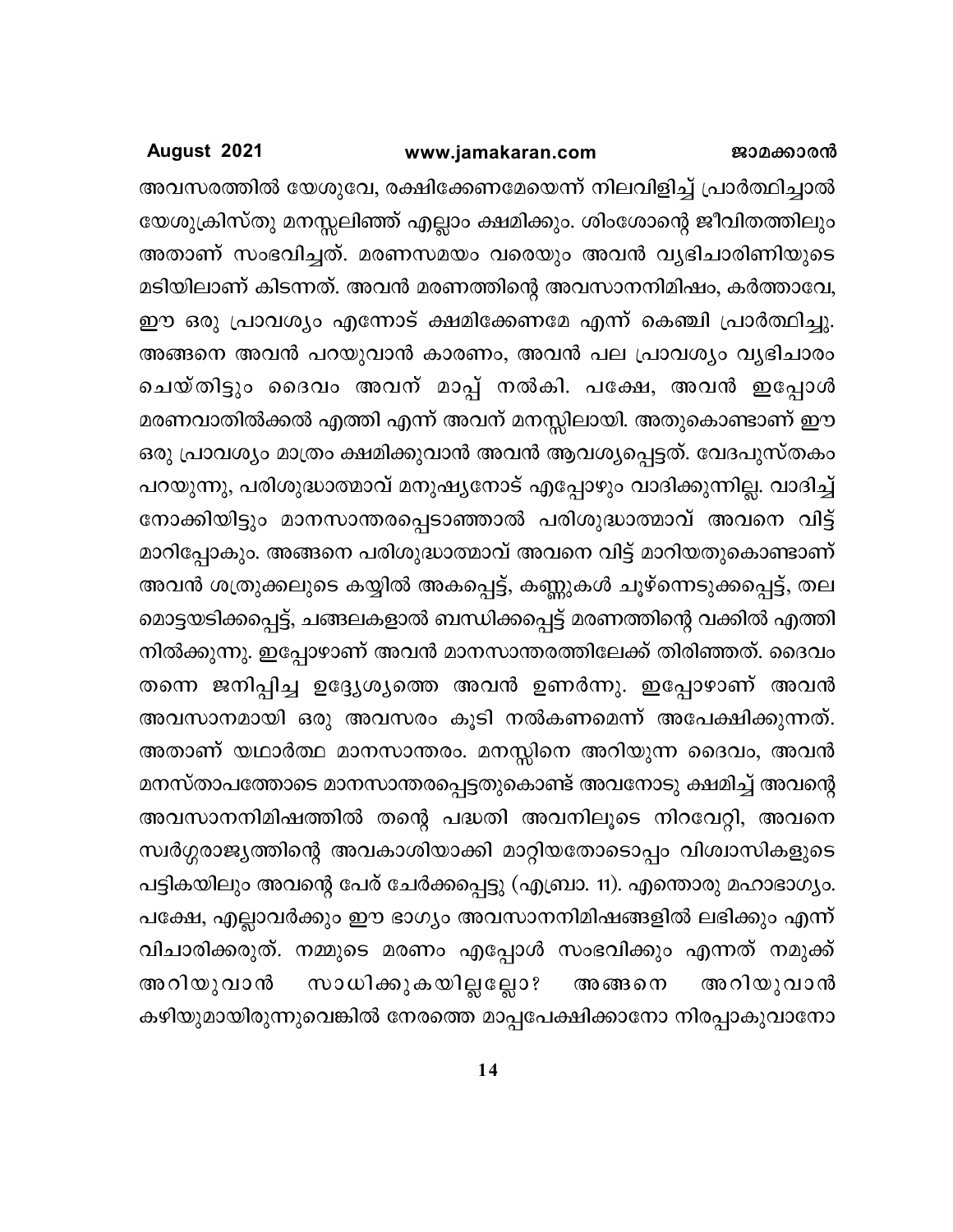### www.jamakaran.com

August 2021

സാധിക്കും. വേദപുസ്തകം ഉപദേശിക്കുന്നത് ശ്രദ്ധിക്കുക. "കൂടെക്കൂടെ ശാസന കേട്ടിട്ടും ശാഠ്യം കാണിക്കുന്നവൻ നീക്കുപോക്കില്ലാതെ പെട്ടെന്നു നശിച്ചു പോകും" (സദൃ. 29:1). ഈ വചനത്തിൽ പെട്ടെന്ന് നശിച്ചുപോകും എന്ന വാക്ക് ശ്രദ്ധിക്കുക. ചിലർ പറഞ്ഞ് ഞാൻ കേട്ടിട്ടുണ്ട്, അദ്ദേഹം നന്നായി സംസാരിച്ചുകൊണ്ടിരുന്നു. ഞങ്ങളോടൊപ്പം ചേർന്ന് ചിരിച്ചു. ചിരിച്ചു കൊണ്ടിരിക്കേ തന്നെ അദ്ദേഹത്തിന്റെ ജീവൻ പോയി. എങ്ങനെ ഇതു സംഭവിച്ചു എന്നു ഞങ്ങൾ അറിഞ്ഞില്ല. ഞങ്ങൾ ഞെട്ടിപ്പോയി. ഇതുപോലെയുള്ള വാർത്തകൾ എത്രയധികം നാം കേട്ടിട്ടുണ്ട്. ഒരു സഹോദരി പറഞ്ഞു, ഞങ്ങൾ രണ്ടു പേരും രാത്രിയിൽ ആഹാരം കഴിഞ്ഞ് കിടക്കുവാൻ പോയി. ദിവസവും എന്റെ ഭർത്താവ് കിടക്കയിൽ കിടന്നുകൊണ്ടാണ് ദിനപത്രം വായിക്കാറുള്ളത്. രാത്രിയിൽ ഞാൻ എന്റെ മകളോടൊപ്പം കിടക്കും. രാവിലെ എണീറ്റ് ഞാൻ കോഫി കൊണ്ടു പോയി കൊടുക്കാറ് പതിവുണ്ട്. ലൈറ്റ് അണച്ചിട്ടില്ല. ഭർത്താവ് പത്രം വായിച്ചു കൊണ്ടിരിക്കുകയായിരുന്നു. ഞാൻ ചോദിച്ചു, ഇതെന്താ രാത്രിയിൽ ഉറങ്ങിയില്ലേ? രാത്രി മുഴുവൻ പത്രം വായിക്കുകയായിരുന്നുവോ? എന്നു ചോദിച്ചുകൊണ്ട് ആ പത്രം ഞാൻ പിടിച്ചു വലിച്ചു. അപ്പോൾ പത്രം അദ്ദേഹത്തിന്റെ കയ്യിൽ തന്നെയിരുന്നു. അപ്പോഴാണ് മനസ്സിലായത്, അദ്ദേഹം മരണപ്പെട്ടു കഴിഞ്ഞുവെന്ന്. കണ്ണ് തുറന്നു ഹൃദയത്തിൽ തന്നെയിരുന്നു. വേദനയുണ്ടായിരുന്നുവെന്ന് മുഖലക്ഷണത്തിൽ ഒന്നും ഇല്ലായിരുന്നു. പെട്ടെന്ന് ഹൃദയത്തിന്റെ സ്പന്ദനം നിന്നുപോയി. ഇതു തന്നെയാണ്. നീക്കുപോക്കില്ലാതെ പെട്ടെന്നു നശിച്ചു പോകുമെന്ന് വേദപുസ്തകത്തിൽ കൂടെ നമുക്ക് കാണിച്ചു തരുന്നത്. മരണപ്പെട്ട ഈ വ്യക്തിക്ക് മാനസാന്തരപ്പെടുവാനോ നിരപ്പു പ്രാപിക്കുവാനോ കഴിയാതെ മരണപ്പെടുകയാണുണ്ടായത്. ഈ അവസ്ഥയിൽ അദ്ദേഹത്തിന്റെ ആത്മാവ് എവിടെ പോകും എന്ന് വായനക്കാർ ചിന്തിക്കുക. ചിലർ പറയുന്നു, ഞാൻ എത്രയോ പാപം ചെയ്തിട്ടും എനിക്ക് ഇതുവരേയും ശിക്ഷകളൊന്നും ഉണ്ടായിട്ടില്ല. ഇപ്പോഴും ഞാനും എന്റെ കുടുംബവും സന്തോഷമായിട്ട്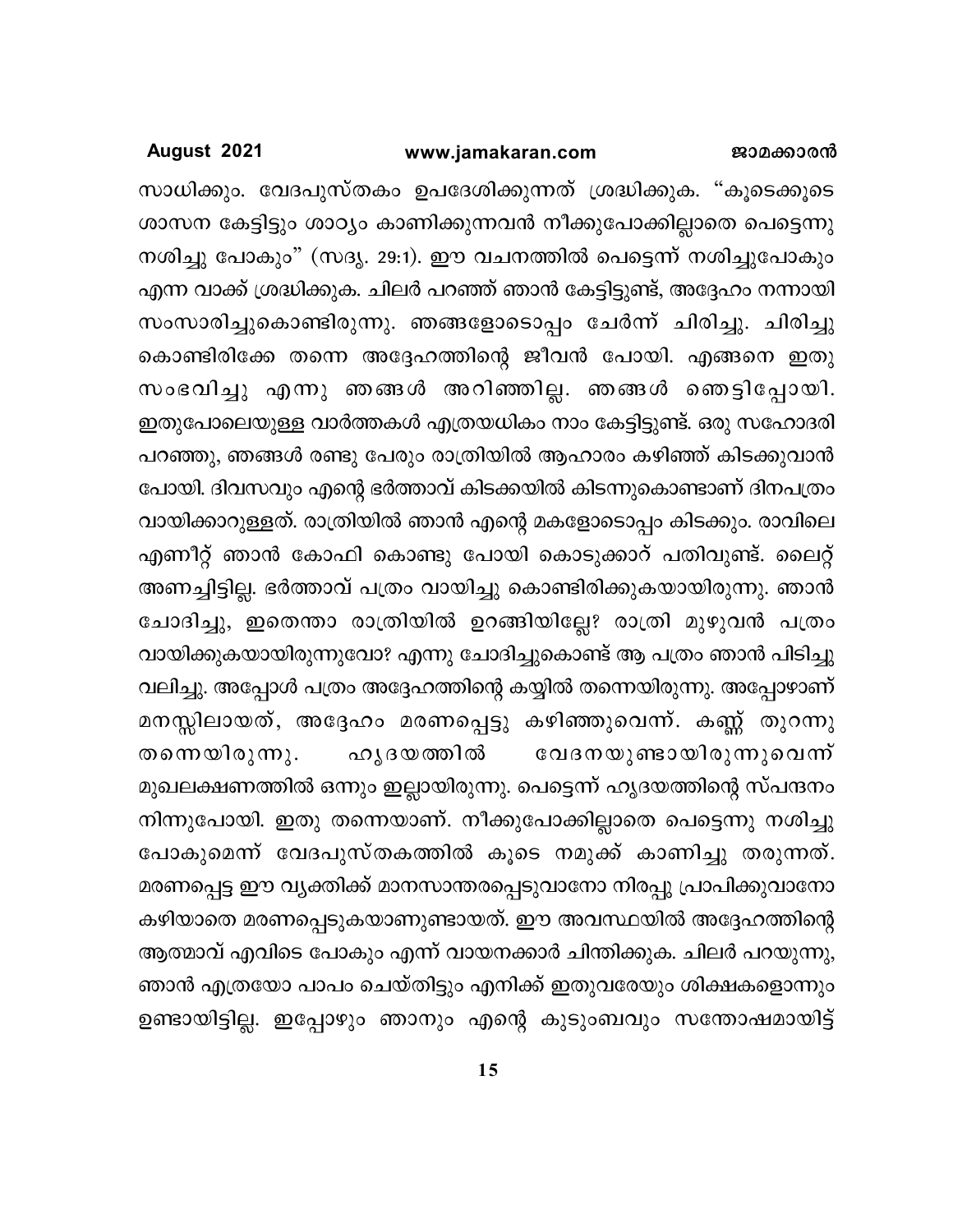August 2021 www.jamakaran.com ജാമക്കാരൻ കഴിയുന്നുവെന്ന്. സഭാപ്രസംഗി 8:11 വായിച്ചു നോക്കുവിൻ. അവിടെ ഇപ്രകാരം എഴുതിയിരിക്കുന്നു. ദുഷ്പ്രവൃത്തിക്കുള്ള ശിക്ഷാവിധി തൽക്ഷണം നടക്കായ്കകൊണ്ടു മനുഷൃർ ദോഷം ചെയ്വാൻ ധൈര്യപ്പെടുന്നു". ദൈവം തന്റെ കൃപയാലാണ് ശിക്ഷ അനുവദിക്കാത്തത്. അത് ചിലർ ദുരുപയോഗം ചെയ്യുന്നു.

യേശു പറഞ്ഞ ധനവാന്റെയും ലാസറിന്റെയും കാര്യത്തിൽ, ധനവാൻ താൻ മരിച്ചശേഷം ദൈവസന്നിധിയിൽ മാപ്പപേക്ഷിക്കാം എന്നു വിചാരിച്ചിരുന്നു. നമ്മുടെ ദൈവം മനസ്സലിവുള്ള ദൈവമാണ്. മരിച്ചശേഷം ദൈവസന്നിധിയിൽ എന്നോടു ക്ഷമിക്കേണമേയെന്നു കരഞ്ഞപേക്ഷിച്ചാൽ ദൈവം തന്നെ ശിക്ഷാവിധിയിൽ നിന്നും രക്ഷപ്പെടുത്തും എന്ന് അവൻ തെറ്റിദ്ധരിച്ചു. ദൈവം മനസ്സലിവുള്ളവൻ തന്നെ. പക്ഷേ നാം ജീവിച്ചിരിക്കുമ്പോൾ തന്നെ എത്ര തവണ മാപ്പപേക്ഷിച്ചാലും അത്രയും തവണയും ദൈവം ക്ഷമിക്കുവാൻ തയ്യാറാണ്. പക്ഷേ മരിച്ചു കഴിഞ്ഞാൽ നീതിയുള്ള ന്യായാധിപതിയായി ദൈവം അവിടെ ഇരിക്കും. നീതിപതി മനസ്സലിവു കാണിക്കുവാൻ പാടില്ല. ചെയ്ത തെറ്റിനുള്ള ശിക്ഷ അവന് ധനവാൻ പാതാളത്തിൽ കൊടുക്കും. **നരകവേദന** അനുഭവിച്ചുകൊണ്ടിരിക്കുമ്പോൾ അവന്റെ ഉള്ളിൽ മാനസാന്തരത്തിന്റെ അനുഭവം ഉണ്ടായി.

തന്റെ മാനസാന്തരത്തെ കാണിക്കുവാൻ താൻ ലോകത്തിൽ ജീവിച്ചിരിക്കുമ്പോൾ വെറുത്തിരുന്ന ലാസറിന്റെ കൈവിരൽ മുക്കി ഒരു തുള്ളിവെള്ളം തന്റെ നാക്കിലേക്ക് വീഴ്ത്തുവാൻ ദൈവത്തോട് കെഞ്ചി ചോദിച്ചു. ആ ഒരു തുള്ളി വെള്ളം അവന്റെ ദാഹത്തെ തീർക്കുമോ? തന്റെ മാനസാന്തരത്തിന്റെ അനുഭവത്തെ തെളിയിക്കുവാനായിട്ടാണ് അവൻ അങ്ങനെ പറഞ്ഞത്. പക്ഷേ അവന് അത് നിഷേധിക്കപ്പെട്ടു. ഇപ്പോൾ ധനവാൻ പാതാളത്തിൽ തന്നെ തന്റെ ശിക്ഷാവിധിയും കാത്തുകൊണ്ട് യാതന അനുഭവിച്ചു കൊണ്ടിരിക്കുന്നു. അവൻ ജീവിച്ചിരിക്കുമ്പോൾ തന്നെ

16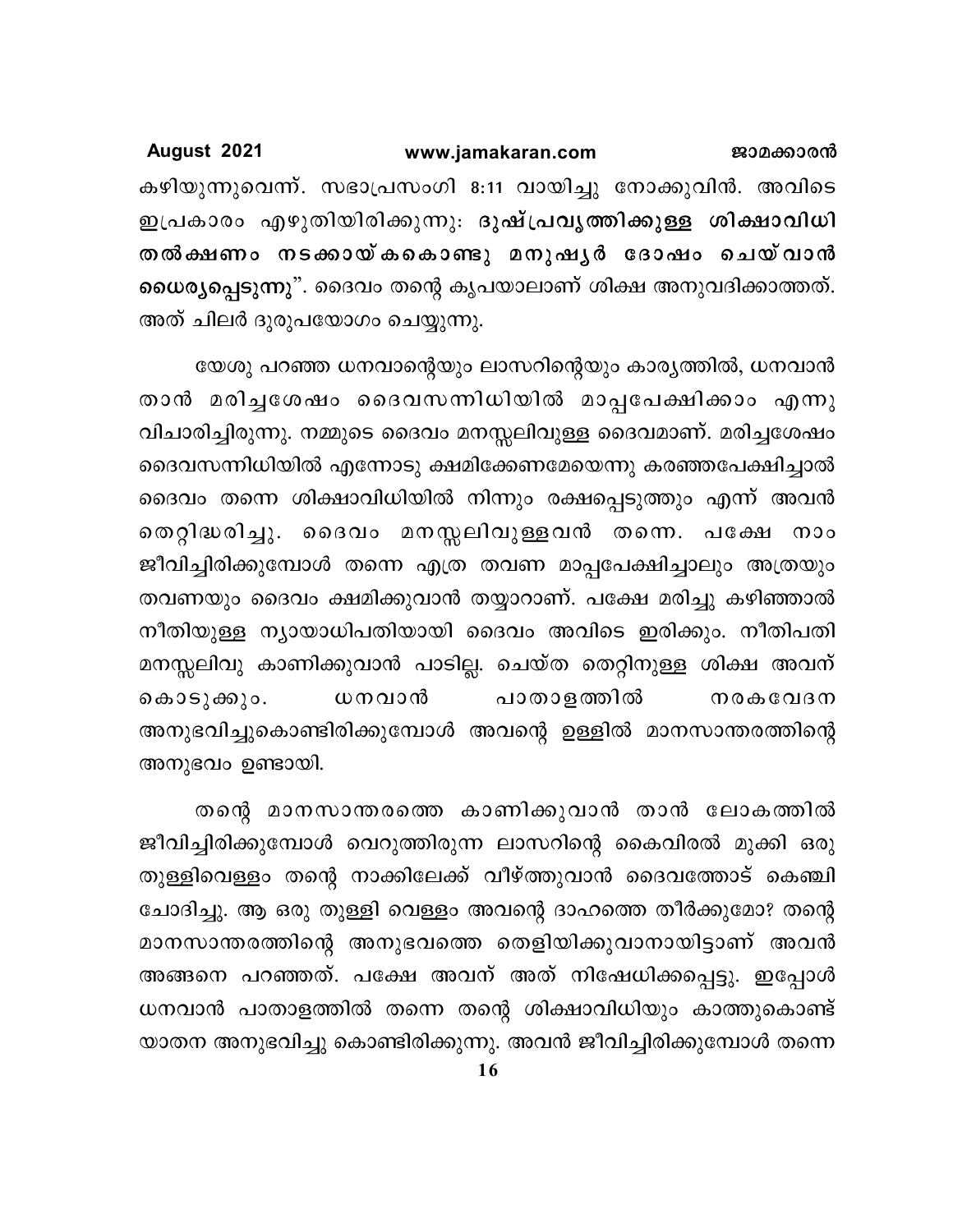നന്മ ചെയ്യുവാനുള്ള എത്രയോ അവസരങ്ങൾ ലഭിച്ചു. പക്ഷേ അത് തക്കത്തിൽ പ്രയോജനപ്പെടുത്തുവാൻ കഴിഞ്ഞില്ല. ഇത് വായിക്കുന്ന എന്റെ വായനക്കാർ ഇതിനെക്കുറിച്ച് ചിന്തിക്കണം. ചെറിയ ചെറിയ രോഗങ്ങൾ, അപകടങ്ങൾ വഴിയായി നിന്നോട് സംസാരിക്കുവാൻ ദൈവം ആഗ്രഹിച്ചു. എന്നാൽ ഈ അവസരങ്ങൾ നിങ്ങൾ നിഷേധിച്ചു. അതുകൊണ്ട് മരിക്കുന്നതിനുമുൻപ്, ജീവിച്ചിരിക്കുമ്പോൾ തന്നെ നിങ്ങൾ മാനസാന്തരപ്പെടേണ്ടത് ആവശ്യം.

# ഒരു മനുഷ്യൻ മരിച്ചശേഷം എന്തു സംഭവിക്കും

ശരീരം മണ്ണിനും ആത്മാവ് ദൈവകരങ്ങളിലും എത്തപ്പെടും (സഭാപ്രസംഗി 12:7). ദൈവകരത്തിൽ എത്തപ്പെടുന്ന ആത്മാവ്, ആ വൃക്തി മാനസാന്തരത്തിന്റെ അനുഭത്തിൽ ആയിരുന്നുവെങ്കിൽ, ആ ആത്മാവിനെ പറുദീസയിലേക്ക് അയയ്ക്കുന്നു (ഇവിടെ പറുദീസ വേറെ സ്വർഗ്ഗം വേറെ എന്നു മനസ്സിലാക്കണം). ന്യായവിധി കഴിഞ്ഞിട്ടാണ് സ്വർഗ്ഗത്തിലേക്ക് പോകുവാൻ സാധിക്കുന്നത്. പഴയനിയമകാലത്തിൽ ആകാശത്തെയാണ് സ്വർഗ്ഗം എന്ന് എല്ലാവരും വിശ്വസിച്ചിരുന്നത്. പാതാളം എന്നത് മാനസാന്തര അനുഭവം ലഭിക്കാത്ത ആത്മാക്കൾ ന്യായവിധിക്കായി കാത്തിരിക്കുന്ന സ്ഥലമാണ്. മുകളിൽ സൂചിപ്പിച്ച ധനവാൻ വസിക്കുന്ന സ്ഥലം. യേശുക്രിസ്തു ഉയിർത്തെഴുന്നേൽക്കും വരെ പാതാളവും പറുദീസയും രണ്ടും ഭൂമിയിൽ തന്നെ ആയിരുന്നതായി വേദപുസ്തകം പറയുന്നു. പാതാളത്തിൽ ഇരിക്കുന്ന ധനവാൻ പറുദീസയിൽ ഇരിക്കുന്ന ലാസറിനോട് സംസാരിക്കുന്നതായി വേദപുസ്തകത്തിൽ രേഖപ്പെടുത്തിയിരിക്കുന്നു. യേശുക്രിസ്തു ഉയിർത്തെഴുന്നേറ്റശേഷം പറുദീസയെ ഭൂമിയിൽ നിന്നും മൂന്നാമത്തെ ആകാശത്തിലേക്ക് കൊണ്ടു പോയി. ഇതിന്റെ തെളിവ് യേശുക്രിസ്തു ഉയിർത്തെഴുന്നേറ്റപ്പോൾ അനേകവിശുദ്ധൻമാരുടെ ശരീരം പുറപ്പെട്ടത് കല്ലറകളിൾ നിന്നും അനേകർ കണ്ടതായി രേഖപ്പെടുത്തിയിരിക്കുന്നു.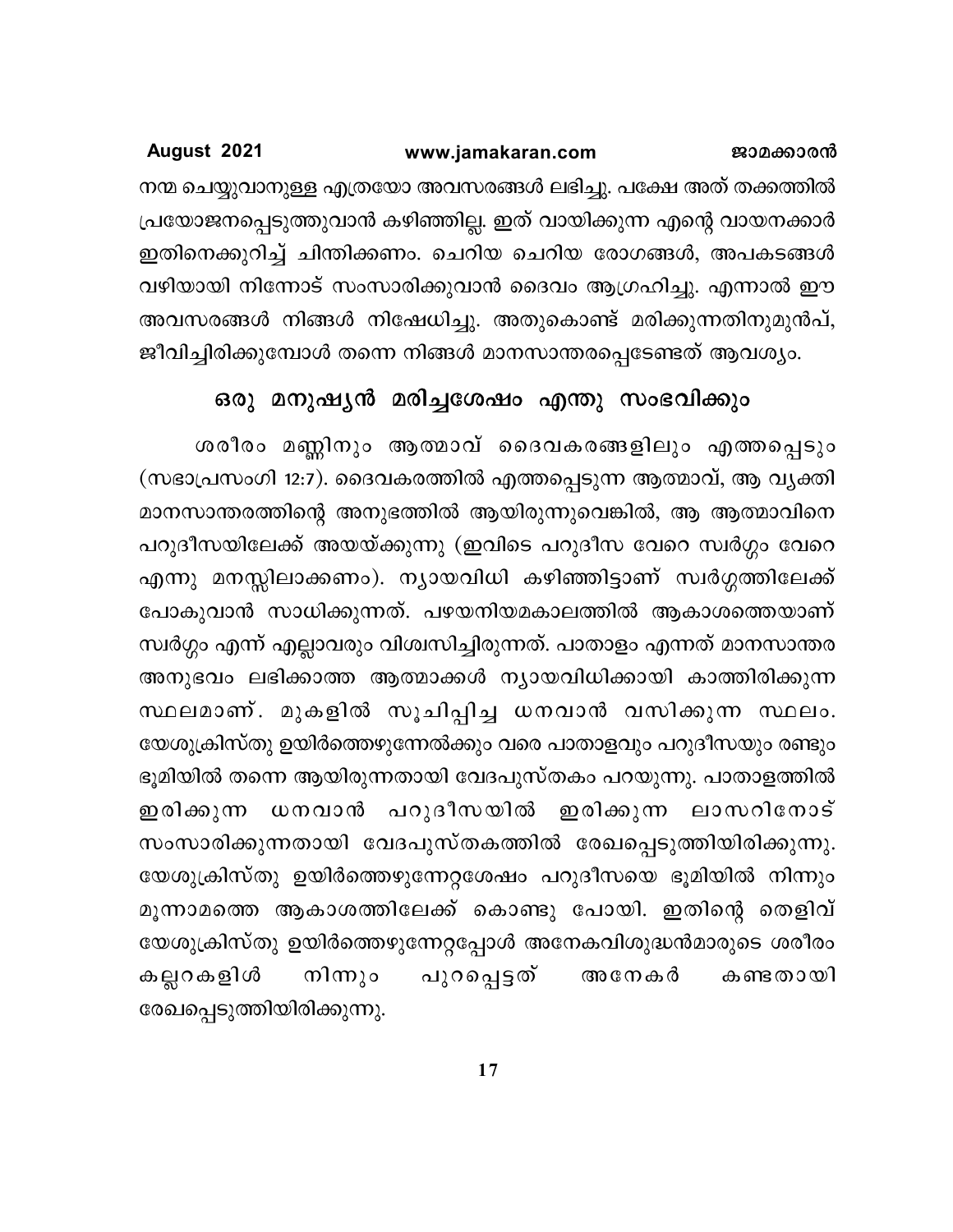### August 2021 www.jamakaran.com ജാമക്കാരൻ മരിച്ചശേഷം നമ്മുടെ കുടുംബത്തിൽ ഉള്ളവരെ തമ്മിൽ തമ്മിൽ അടയാളം കാണുവാൻ സാധിക്കുമോ?

തീർച്ചയായും സാധിക്കും. അടയാളം കാണുന്ന ഒന്നാമത്തെ സ്ഥലം പാതാളം – പറുദീസ. ഒരു കുടുംബത്തിൽ ഭാരൃയും ഭർത്താവും മാനസാന്തരപ്പെട്ട് മരിച്ചിരുന്നാൽ പറുദീസയിൽ ഇതാ എന്റെ ഭാര്യ, ഇതാ എന്റെ ഭർത്താവ്, ഇതാ എന്റെ മകൻ, ഇതാ എന്റെ മകൾ എന്ന് അടയാളം കാണിക്കുവാൻ സാധിക്കും. പക്ഷേ, ഒരാൾ മാനസാന്തരപ്പെട്ട് മറ്റെയാൾ മാനസാന്തരപ്പെടാതെ മരിച്ചാൽ ധനവാനും ലാസറും പോലെ തന്നെ, മാനസാന്തരപ്പെടാത്ത ഭർത്താവ് പാതാളത്തിൽ  $CQ1BO$ അനുഭവിച്ചുകൊണ്ടിരിക്കും. മാനസാന്തരപ്പെട്ട ഭാര്യ പറുദീസയിൽ ലാസറോടും അബ്രഹാമിനോടും യിസഹാക്കിനോടും കൂടെ ദൈവത്തെ സ്തുതിച്ചു കൊണ്ടിരിക്കും. ഭാര്യയും ഭർത്താവും മാനസാന്തരപ്പെടാതെ മരിച്ചുപോയാൽ രണ്ടുപേരും ഒരുമിച്ച് പാതാളത്തിൽ തന്നെ കാണും. ഇതാ എന്റെ ഭർത്താവ്, ഇതാ എന്റെ ഭാര്യ എന്ന് തമ്മിൽ തമ്മിൽ അടയാളം കാണും. നാം ഏതു പ്രായത്തിൽ മരിച്ചുവോ അതേ പ്രായത്തിൽ തന്നെ പാതാളത്തിലും പറുദീസയിലും കാണപ്പെടും. മരിച്ചു കഴിഞ്ഞാൽ മുകളിൽ പറഞ്ഞ രണ്ടു സ്ഥലങ്ങളിലും ഉള്ളവരുടെ പ്രായം കുറയുകയും ഇല്ല, കൂടുകയും ഇല്ല.

ഇൻഡ്യയിൽ "യേശു വിളിക്കുന്നു" സ്ഥാപകൻ സഹോ. സി.ജി.എസ്. ദിനകരൻ തന്റെ അനുഭവത്തെ പറഞ്ഞപ്പോൾ, അദ്ദേഹത്തിന് ആദ്യമായി ജനിച്ച മകൻ, ജനിച്ച് നാലാമത്തെ ദിവസം തന്നെ അവൻ മരിച്ചു പോയി. അടുത്തവർഷം തന്നെ രണ്ടാമത്തെ മകൻ ജനിച്ചു. അവൻ വളർന്നു. ഒരു ദിവസം സഹോ. ദിനകരൻ യേശുവിനോട് സംസാരിച്ച സംഭവത്തെ അറിയിക്കുന്നു. എനിക്ക് ആദ്യമായി ജനിച്ച് നാലാംദിവസം മരണപ്പെട്ട എന്റെ മകനെ കാണണം. ഇപ്പോൾ അവൻ എങ്ങനെയിരിക്കുന്നുവെന്ന് അറിയുവാൻ ആഗ്രഹമുണ്ട്. ഉടനെ തന്നെ, യേശു ദിനകരനെയും കൂട്ടിക്കൊണ്ട് സ്വർഗ്ഗത്തിലേക്ക് പോയി. അവിടെ ഒരു സ്ഥലത്ത് ദിനകരനെ ഇരുത്തിയിട്ട്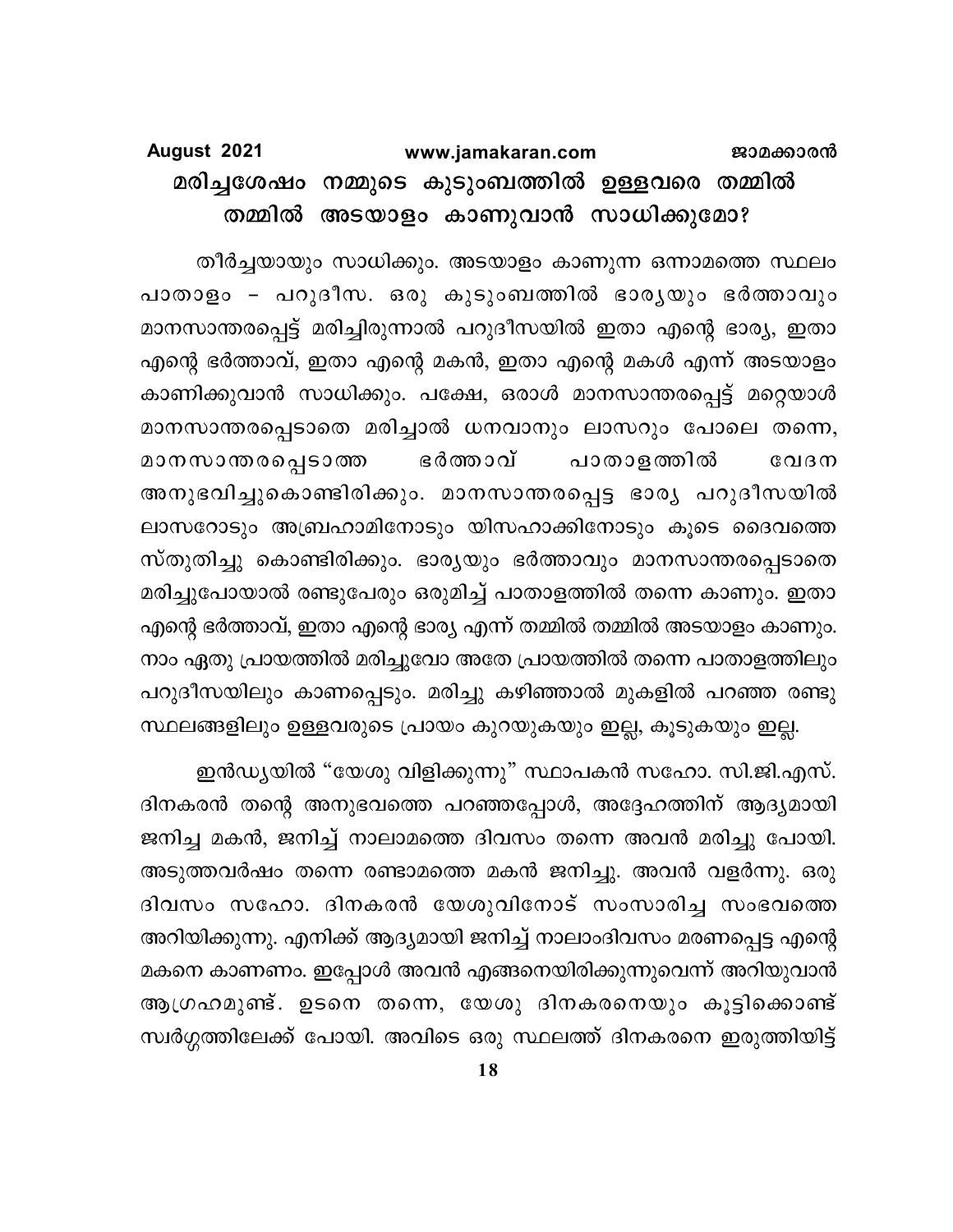### www.jamakaran.com

August 2021

ഉള്ളിൽ കടന്നുചെന്ന് ഒരു ബാല്യക്കാരനെക്കൂട്ടിക്കൊണ്ടു വന്നു. ഇപ്പോഴുള്ള എന്റെ രണ്ടാമത്തെ മകനായ സഹോ. പോൾ ദിനകരനെപ്പോലെ അവനിരിക്കുന്നത് ഞാൻ കണ്ടു. പക്ഷേ, പോൾ ദിനകരനേക്കാൾ പൊക്കക്കൂടുതൽ ഞാൻ അവനിൽ കണ്ടു. മുഖച്ഛായ പോൾ ദിനകരനെപ്പോലെ തന്നെയിരിക്കുന്നു. ഞാൻ അവനെ കെട്ടിപ്പിടിച്ചു. എന്റെ മനസ്സിന്റെ ആഗ്രഹം പൂർത്തിയായി. അവൻ ഉള്ളിൽ പോയി. എന്നെ സ്വർഗ്ഗത്തിൽ നിന്നും ഇറക്കി എന്റെ മുറിയിൽ തന്നെ കൊണ്ടുവന്ന് ആക്കി. ഈ സംഭവം അദ്ദേഹം തന്റെ ജീവചരിത്രത്തിലും എഴുതിയിരിക്കുന്നു. സഹോ. ഡി.ജി.എസ്. ദിനകരൻ നല്ലൊരു പ്രാസംഗികനും പാട്ടുകാരനും ആണ്. അദ്ദേഹത്തിന്റെ വചനഘോഷണത്തിൽ അനേകം പേർ യേശുക്രിസ്തുവിനെ തങ്ങളുടെ രക്ഷിതാവായി സ്വീകരിച്ചിരിക്കുന്നു. പക്ഷേ, ഈ പറഞ്ഞ മൂത്തമകനെ സ്വർഗ്ഗത്തിൽ കണ്ട സംഭവം നൂറുശതമാനം പച്ചക്കള്ളമാണ്. വ്യാജമായ സാങ്കല്പിക കഥമാത്രമാണ്. ആദ്യമായി സഹോ. ദിനകരൻ സ്വർഗ്ഗത്തിൽ പോയിട്ടു വന്നു എന്നു പറയുന്നതു തന്നെ കള്ളമാണ്. ഇന്ന് കേരളത്തിലും പല ചാനലുകളിൽ പല വ്യാജ ദൈവവേലക്കാരും ഇങ്ങനെ പറയുന്നത് ഞാൻ കേട്ടിട്ടുണ്ട്. യേശുക്രിസ്തു പറയുന്നത് നിങ്ങൾ ശ്രദ്ധിക്കുക "സ്വർഗ്ഗത്തിൽ നിന്ന് ഇറങ്ങി വന്ന(വനായി സ്വർഗ്ഗത്തിൽ ഇരിക്കുന്നവനായ) മനുഷ്യപുത്രൻ അല്ലാതെ ആരും സ്വർഗ്ഗത്തിൽ കയറിയിട്ടില്ല" (യോഹ. 3:13). തിരുവചനത്തിൽ ഇത്രയും വൃക്തമായി രേഖപ്പെടുത്തിയിട്ടും വിശ്വാസികളെ വഞ്ചിക്കുന്നതിനു വേണ്ടിയും പണപ്പിരിവു നടത്തുവാൻ വേണ്ടിയും വ്യാജം പറയുവാൻ ഇവർ എത്രമാത്രം ധൈര്യപ്പെടുന്നു. ഇപ്പോഴും ഇവരെപ്പോലെയുള്ള വ്യാജഉപദേശകർക്ക് പണം നൽകുവാൻ ഒരുകൂട്ടർ ഉണ്ടല്ലോ? പൗലോസ് അപ്പോസ്തലൻ പറുദീസയിലേക്ക് മൂന്നാം ആകാശം വരെ പോയി വന്നതായി അദ്ദേഹം തന്നെ രേഖപ്പെടുത്തിയിരിക്കുന്നത് വേദപുസ്തകത്തിൽ നാം വായിക്കുന്നുവല്ലൊ! പൗലോസ് പോയത് സ്വർഗ്ഗത്തിൽ അല്ല, അത് പറുദീസയാണ്. അതുകൊണ്ട് ആരായിരുന്നാലും ന്യായവിധിക്കുമുൻപ് സ്വർഗ്ഗത്തിൽ പോകുവാൻ സാധിക്കുകയില്ല.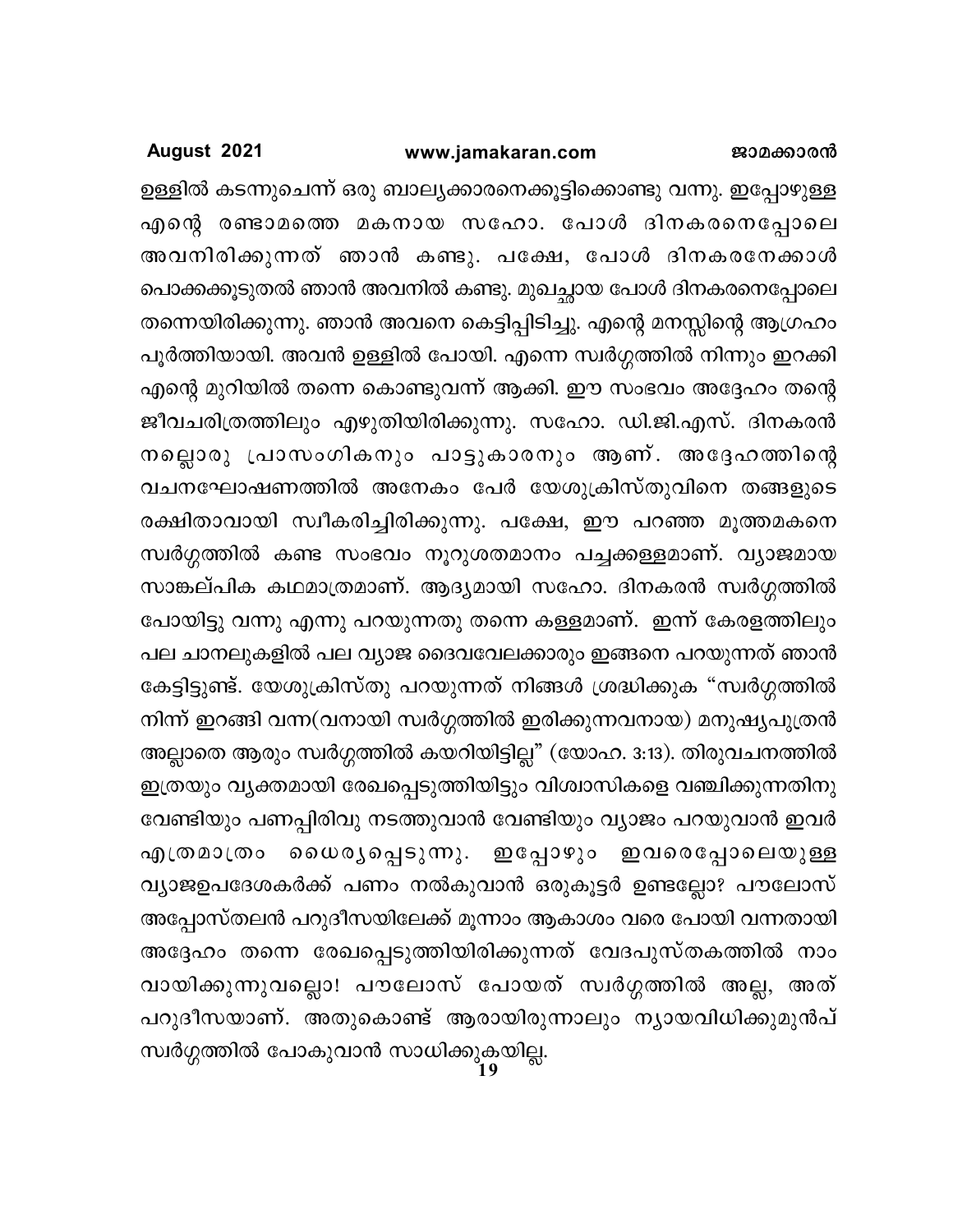- □ രണ്ടാമത്, മനുഷ്യർ തമ്മിൽ തമ്മിൽ തിരിച്ചറിയുവാനുള്ള സ്ഥലം ആയിരം വർഷ ഭരണത്തിലാണ്. മുകളിൽ പറഞ്ഞതുപോലെ ഭാര്യയും ഭർത്താവും മാനസാന്തരപ്പെട്ടിരുന്നാൽ ആയിരം വർഷം ഭരണത്തിൽ തമ്മിൽ തമ്മിൽ തിരിച്ചറിയുവാൻ സാധിക്കും. ആയിരം വർഷ ഭരണത്തിൽ, രോഗമില്ലാത്ത, കുറവുകൾ ഒന്നുമില്ലാത്ത, കുടുംബത്തോടെ തമ്മിൽ തമ്മിൽ കണ്ട് ദൈവത്തെ സ്തുതിക്കുവാൻ സാധിക്കും. ആ കുടുംബത്തിൽ ഒരാൾ വിട്ടുപോയാലും അതറിഞ്ഞ്, അയ്യോ, എന്റെ ഭർത്താവിനെ കാണുന്നില്ലല്ലോ, എന്റെ അപ്പച്ചനെ കാണുന്നില്ലല്ലോയെന്ന് മനസ്സ് വ്യാകുലപ്പെടും.
- □ മരണശേഷം മരിച്ചവരെ തിരിച്ചറിയാനുള്ള മൂന്നാമത്തെ സ്ഥലം: പുതിയ ആകാശം – പുതിയ ഭൂമി : ഇവിടെയും കുടുംബത്തിൽ രക്ഷിക്കപ്പെട്ട് മരിച്ചവരെ ഒരാൾ മറ്റൊരാളെ അടയാളം കണ്ട് ദൈവത്തെ സ്തുതിക്കും.
- □ ന്യായവിധിക്കുശേഷം നിങ്ങൾക്ക് സ്വർഗ്ഗത്തിലേക്ക് പ്രവേശിക്കുവാനുള്ള ഭാഗ്യം കിട്ടിയാൽ അവിടെ ആരുടേയും അടയാളം കണ്ടു പിടിക്കുവാൻ സാധിക്കുകയില്ല. അപ്പൻ, അമ്മ, ഭാര്യ, ഭർത്താവ്, മകൻ, മകൾ എന്ന് ആരെയും തിരിച്ചറിയുവാൻ സാധിക്കുകയില്ല. കാരണം, അവിടെ നാം എല്ലാവരും ദൈവദൂതൻമാരെപ്പോലെ ഇരിക്കും എന്ന് യേശുക്രിസ്തുവും പൗലോസ് അപ്പോസ്തലനും പറഞ്ഞിരിക്കുന്നു. ദൈവദൂതൻമാർ ആണും പെണ്ണും അല്ലാത്തവരായിരിക്കും. അവിടെ പിതാവ്-പുത്ര-പരിശുദ്ധാത്മാവായ ത്രിയേക ദൈവത്തെ കണ്ട് സ്തുതിച്ച് കാലങ്ങളോളം ജീവിക്കുവാൻ സാധിക്കും.

ഞാൻ മരണത്തെ മുഖാമുഖം കാണുവാൻ ആഗ്രഹിച്ചു. പക്ഷേ, മരിക്കുവാൻ ആഗ്രഹിച്ചിട്ടില്ല. ഈ വൃതൃാസത്തെ നിങ്ങൾ മനസ്സിലാക്കണം. പൗലോസ് അപ്പൊസ്തലൻ ഇങ്ങനെ പറഞ്ഞു : "എനിക്കു ജീവവിക്കുന്നത് ക്രിസ്തുവും മരിക്കുന്നത് ലാഭവും ആകുന്നു. എന്നാൽ ജഡത്തിൽ ജീവിക്കുന്നതിനാൽ എന്റെ വേലക്കു ഫലം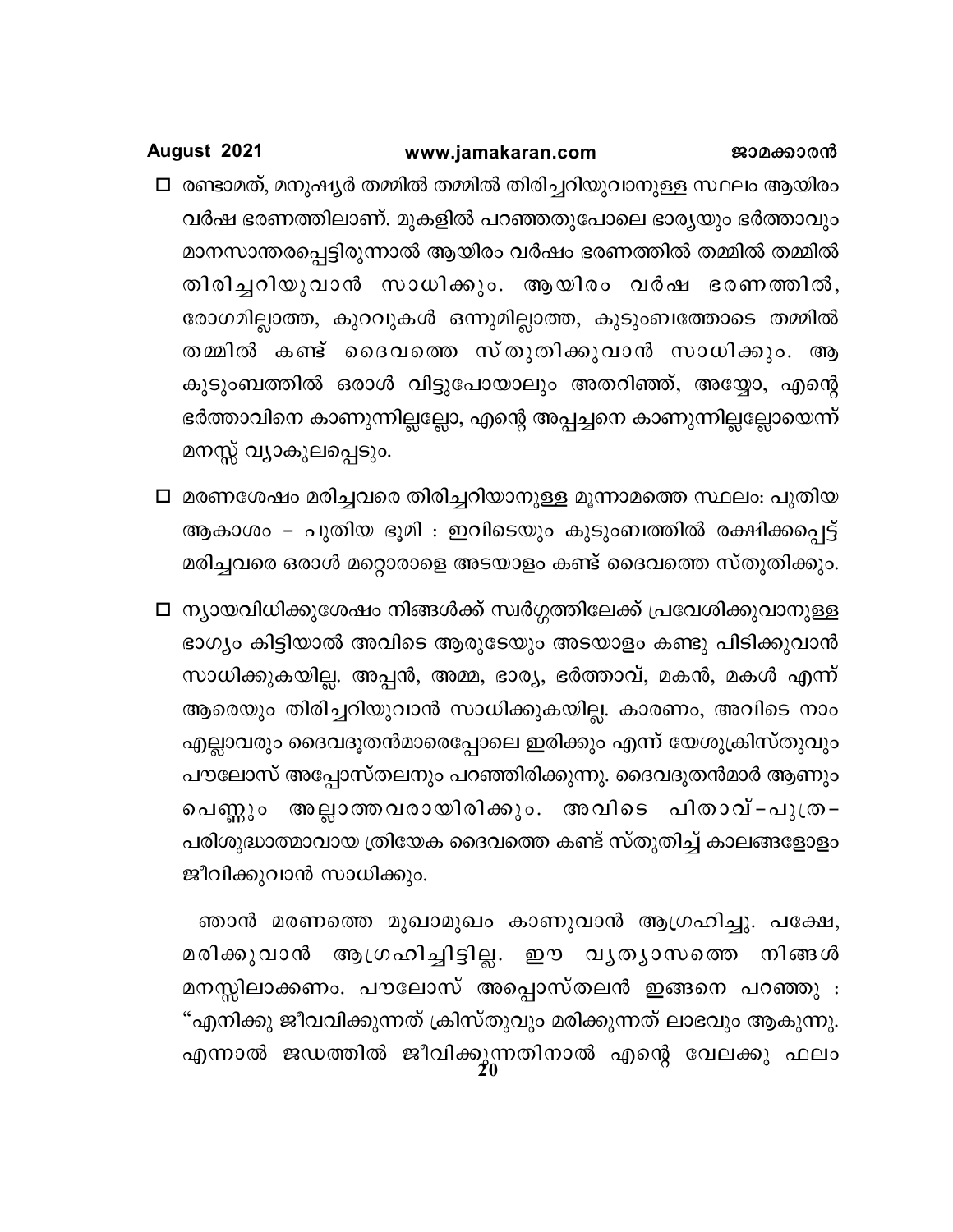വരുമെങ്കിൽ ഏതു തെരഞ്ഞെടുക്കേണ്ടു എന്നു ഞാൻ അറിയുന്നില്ല. ഇവ രണ്ടിനാലും ഞാൻ ഞെരുങ്ങുന്നു. വിട്ടുപിരിഞ്ഞു ക്രിസ്തുവിനോടുകൂടെ ഇരിപ്പാൻ എനിക്ക് ആകാംക്ഷയുണ്ട് . അത് അത്യുത്തമമല്ലോ? എന്നാൽ ഞാൻ ജഡത്തിൽ ഇരിക്കുന്നത് നിങ്ങൾ നിമിത്തം ഏറെ ആവശ്യം" (ഫിലി. 21-24). ഇവിടെ പൗലോസ് മരിച്ച് പറയുന്നതിന്റെ അർത്ഥം എന്തെന്നാൽ, യേശുക്രിസ്തുവിനോടൊപ്പം ജീവിക്കുവാൻ കൊതിയുണ്ട്. എങ്കിലും ഇവിടെയുള്ള വിശ്വാസികളെ വളർത്തിയെടുക്കുവാനും സുവിശേഷം അറിയാത്ത ദേശങ്ങളിൽ സുവിശേഷം അറിയിക്കുന്നതും ഏറെ ആവശ്യം, അതുകൊണ്ടാണ് ഞാൻ ജീവിക്കുന്നത്.

അതുപോലെ തന്നെ, കൊറോണ ബാധിതനായി ആശുപത്രിയിൽ കഴിഞ്ഞ 14 നാളുകളിൽ കഷ്ടത അനുഭവിച്ചപ്പോൾ നാലാം ദിവസം ശ്വസിക്കുവാൻ കഴിയാതെ ഓക്സിജൻ ലെവലും കുറഞ്ഞു പോയി. എന്റെ നാഡി സ്പന്ദനവും കുറഞ്ഞു വന്നപ്പോൾ, ഇനിയും ചില നിമിഷങ്ങൾക്കകം ഞാൻ മരിച്ചുപോകും എന്നു ഞാൻ മനസ്സിലാക്കി.

എന്റെ ദൈവവേലയുടെ ആരംഭനാളുകളിൽ ഞങ്ങളും വി.ബി.എസ്. ലെ കുഞ്ഞുങ്ങളെ ഞാൻ ഒരുപാടു പഠിപ്പിച്ചു.

എപ്പോൾ കാണും ഞാൻ, എപ്പോൾ ചേരും ഞാൻ മോക്ഷവീട്ടയെ, മോക്ഷനാട്ടയെ എന്നേശുനാഥൻ അങ്ങിരിക്കുമല്ലോ എനക്കിമ്പമേ എപ്പോൾ കാണും ഞാൻ എപ്പോൾ ചേരും ഞാൻ മോക്ഷ വീട്ടയേ, മോക്ഷനാട്ടയെ

ഈ പാട്ട് പെട്ടെന്ന് എന്റെ ഓർമ്മയിൽ വന്നു. ആ രാത്രി എനിക്ക് മരണഭയത്തെ ഉണ്ടാക്കിയില്ല. എന്റെ കുടുംബത്തെ ഞാൻ ഓർത്തില്ല. ഞാൻ മരണത്തോട് വളരെ അടുത്തെത്തി. എപ്പോൾ കാണും ഞാൻ എപ്പോൾ ചേരും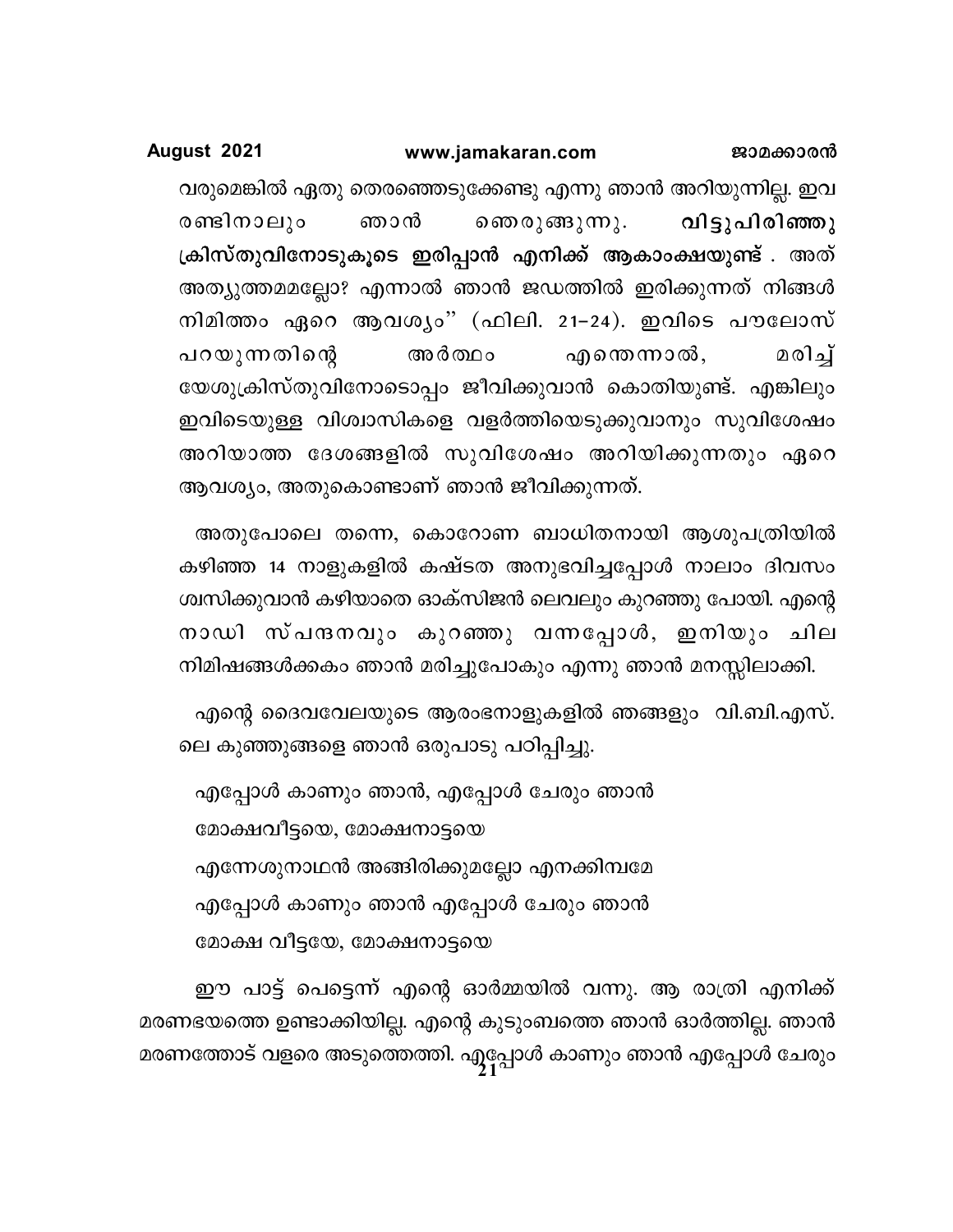### www.jamakaran.com

August 2021

ഞാൻ എന്ന ആ കൊതി ആശുപത്രിയിൽ ആയിരുന്ന ആ രാത്രിയിൽ മാത്രമല്ല, ഈ ലേഖനം എഴുതിക്കൊണ്ടിരിക്കുന്ന ഇപ്പോഴും എന്റെ ഹൃദയത്തിൽ ഉണ്ട്. ചില നിമിഷങ്ങളിൽ മരണത്തെ സന്ദർശിക്കേണ്ടതായിരുന്നു. എന്നാൽ ദൈവത്തിന്റെ ഉദ്ദ്യേശ്യം വേറെ ആയിരുന്നു. ദൈവം എന്റെ ആയുസ്സിനെ നീട്ടിത്തന്നു. അതിന് ദൈവത്തിന് ഒരു ഉദ്ദ്യേശ്യവും പദ്ധതിയും ഉണ്ടായിരുന്നു. കൊറോണ കാരണം കൺവെൻഷനുകൾ ഇല്ലാതെപോയാലും ജാമക്കാരൻ മാസിക വഴിയായും ഫോൺ മുഖേനയും വായനക്കാരെ അറിയികേകണ്ട വിഷയങ്ങൾ ധാരാളം ഉണ്ട്. ആ പ്രധാന വിഷയങ്ങളെ മാസിക വഴി ഞാൻ എഴുതി തീരും വരെ ഫോൺ മുഖേന അറിയിക്കുന്നതുവരെയും എന്റെ ആയുസ്സിന് ദൈർഘ്യം ഉണ്ടാകും എന്നു ഞാൻ വിശ്വസിക്കുന്നു. ദൈവം എന്ത് കൊണ്ട് അറിയിക്കുവാൻ ആഗ്രഹിക്കുന്നു എന്നുള്ള വിഷയം ഞാൻ അറിയുന്നില്ല. എഴുതുവാനുള്ള വിഷയങ്ങളെ കുറെശ്ശെയായി എന്നെ അറിയിക്കും എന്നും ഞാൻ വിശ്വസിക്കുന്നു. മറ്റൊരു കാരണവും ഉണ്ട്. ഹിസ്ക്കിയാരാജാവിനോട് യെശയ്യാ പ്രവാചകൻ ദൈവത്തിന്റെ അരുളപ്പാടായ നിന്റെ ഗൃഹക്കാര്യം ക്രമത്തിലാക്കുക എന്ന് അറിയിച്ചു. ആ സമയങ്ങളിൽ ഹിസ്ക്കിയാവ് തന്റെ ഗൃഹകാരൃങ്ങളൊന്നും ക്രമീകരിച്ചിരുന്നില്ല. ഹിസ്ക്കിയാരാജാവ് കരഞ്ഞ് ദൈവത്തോട് അപേക്ഷിച്ചപ്പോൾ ദൈവം അവന്റെ ആയുസ്സിനോട് പതിനഞ്ചുവർഷം നീട്ടിക്കൊടുത്തു. ഈ ചരിത്രം അപ്പോൾ എന്റെ ഓർമ്മയിൽ വന്നു. എനിക്കു രണ്ടു മക്കൾ ഉണ്ട്. ഒരു മകനും ഒരു മകളും. അവരെ എല്ലാവരേയും കുടുംബസ്ഥരാക്കി. എനിക്ക് രണ്ടു വീടുകൾ ഉണ്ട്. ഒന്ന്, 165 വർഷങ്ങൾക്കു മുൻപ് മൺചുവരുകളാൽ പണിത ഓടുമേഞ്ഞ വീട്. അതിലാണ് കഴിഞ്ഞ 81 വർഷങ്ങളായി എന്റെ ജാമക്കാരൻ ഓഫീസും കൂടെ ഞങ്ങൾ കുടുംബമായിട്ട് താമസിക്കുന്നതും. മറ്റൊന്ന്, എന്റെ ഭാര്യക്ക് ഗവൺമെന്റ് ആശുപത്രിയിൽ നിന്നും ലഭിച്ച പണത്തിൽ നിന്നും ആശുപത്രി ജീവനക്കാർക്കായി വാങ്ങിയ പ്ളോട്ടുകളിൽ ഒരെണ്ണം സ്ക്വയർ ഫീറ്റിന് 2 രൂപ 75 പൈസ നിരക്കിൽ വാങ്ങിയതാണ്. 10 വർഷം കഴിഞ്ഞ് സഹകരണ സൊസൈറ്റിയിൽ നിന്നും ലോൺ വാങ്ങി വീടു പണിയിച്ചു. ആ<br>22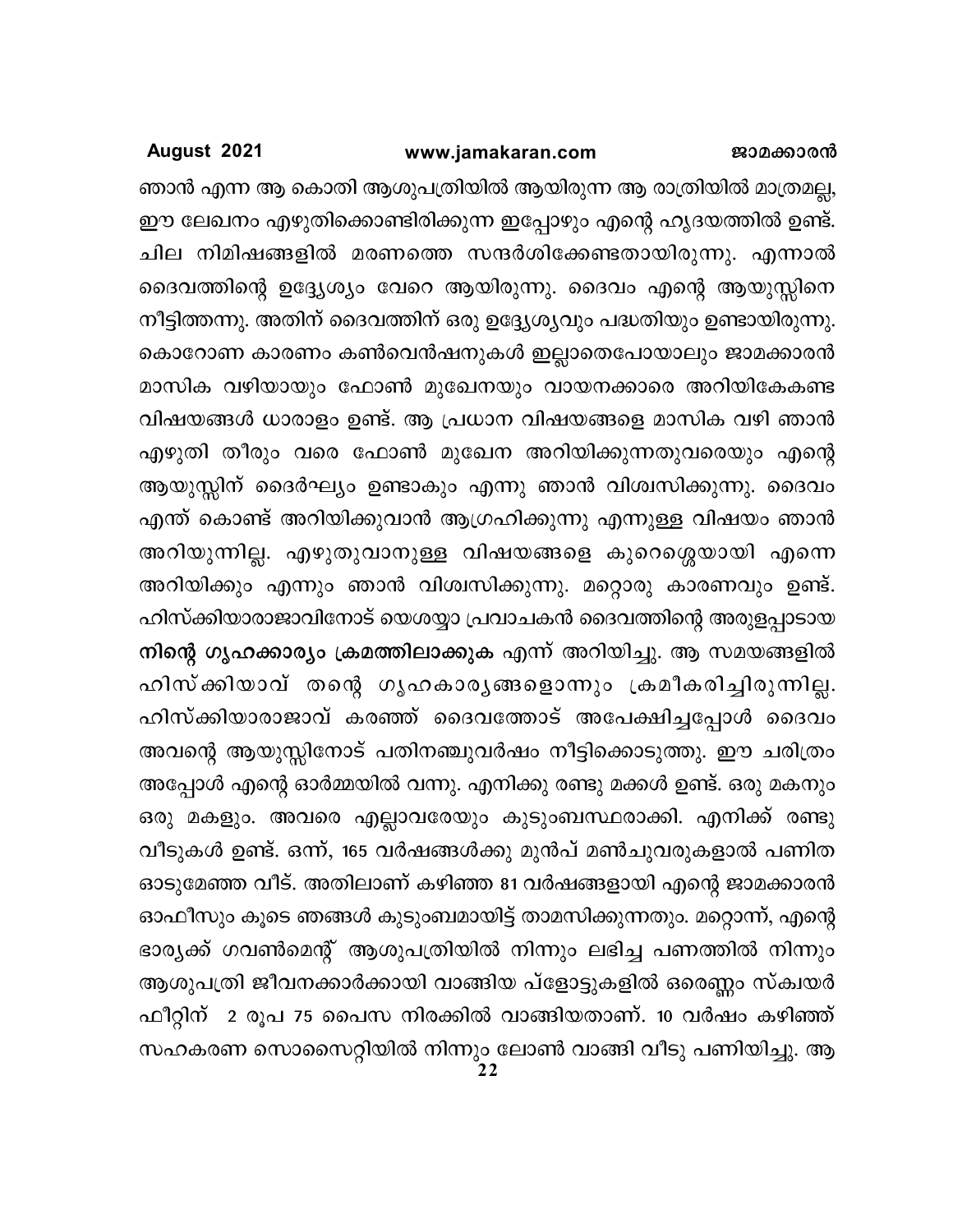വീട് ഇപ്പോൾ വാടകയ്ക്ക് കൊടുത്തിരിക്കുകയാണ്. ഈ രണ്ടു വീടല്ലാതെ ഞങ്ങൾക്ക് വേറെ സ്വത്തുകൾ ഒന്നും ഇല്ല. ചില വർഷങ്ങൾക്കുമുൻപ് ഞാനും എന്റെ ഭാര്യയും മക്കളുടെ പേരിൽ വിൽപത്രം തയ്യാറാക്കി വച്ചു. ഈ കൊറോണ ഉൽഭവത്തിനുശേഷം മരണത്തിന്റെ വക്കോളം പോയി മടങ്ങി വന്ന ഉടൻ ആ വിൽപത്രത്തെ കീറയിട്ട് ഒരു വീട് മകനും ഒരു വീട് മകൾക്കുമായി ഇഷ്ടദാനമായി നൽകി. അത് രജിസ്റ്റർ ചെയ്തു ആധാരം രണ്ടുപേരുടേയും കൈകളിൽ ഏൽപിച്ചു കഴിഞ്ഞു. ഇപ്പോൾ ഞങ്ങൾക്ക് രണ്ടുപേർക്കും സ്വന്തമായിട്ട് ഒരു തുണ്ട് ഭൂമിയോ ഭവനമോ ഇല്ല. ഇതാണ് ഞങ്ങളുടെ ഇപ്പോഴത്തെ സ്ഥതി. ഞങ്ങളുടെ മരണം വരെ ഇതേ ഭവനത്തിൽ തന്നെ ഞങ്ങൾ താമസിക്കും എന്നു കർത്താവിൽ ഞങ്ങൾ വിശ്വസിക്കുന്നു.

എപ്പോ കാണും ഞാൻ എപ്പോ ചേരും ഞാൻ എന്ന വാഞ്ചയോടെ, മരണഭയം ഏതും ഇല്ലാതെ ദൈവവേല ചെയ്തു കൊണ്ടിരിക്കുന്നു. ദൈവം ഞങ്ങളെ എപ്പോൾ വിളിച്ചാലും ദൈവത്തിന്റെ പാദപീഠത്തിൽ എത്തിച്ചേരും എന്നുള്ള ഉറപ്പോടെ ദൈവത്തെ സ്തുതിച്ചുകൊണ്ട് സന്തോഷമായിട്ട് ജീവിക്കുന്നു. ഇങ്ങനെയുള്ള ചിന്ത ഞങ്ങളുടെ ഉള്ളിൽ കൊണ്ടു വന്ന കർത്താവിന് സ്തോത്രം. ഓരോരോ ദിവസവും ഞങ്ങൾ ദൈവ<del>്യ</del>ത്താട് പ്രാർത്ഥിക്കുമ്പോൾ കുറ്റബോധം ഇല്ലാതെ ദൈവസന്നിധിയിൽ സ് തോത്രത്തോടെ കാത്തിരിക്കുന്നു. വായനക്കാരോട് ഞങ്ങൾക്ക് പറയുവാനുള്ളത് നിങ്ങൾക്ക് മരണഭയം ഇല്ലാതെ ജീവിക്കണമെങ്കിൽ മാനസാന്തരപ്പെട്ട് ദൈവകരങ്ങളിൽ നിങ്ങളെ തന്നെ പൂർണ്ണമായും സമർപ്പിക്കുക. ദൈവം നിങ്ങളെ എല്ലാവരേയും അനുഗ്രഹിക്കുമാറാകട്ടെ, ആമേൻ.

"ധാന്യവും വീഞ്ഞും വർദ്ധിച്ചപ്പോൾ അവർക്കുണ്ടായതിലും അധികം സന്തോഷം നീ എന്റെ ഹൃദയത്തിൽ നൽകിയിരിക്കുന്നു. ഞാൻ സമാധാനത്തോടെ കിടന്നുറങ്ങും; നീയല്ലോ യഹോവെ, എന്നെ നിർഭയം വസിക്കുമാറാക്കുന്നത്" (സങ്കീ. 4:7,8).

23